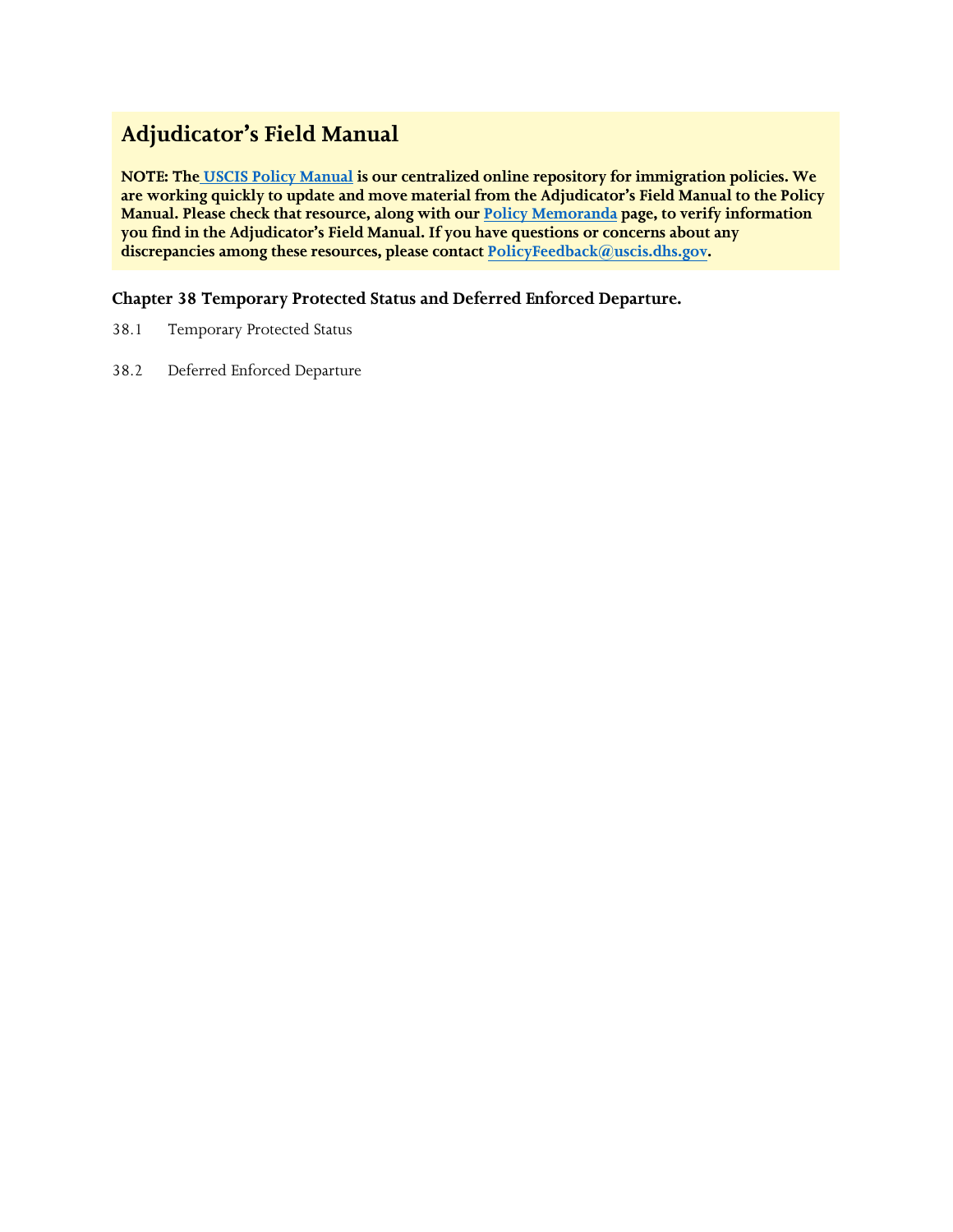## **38.1 Temporary Protected Status.**

(a) Background Information .

 the Attorney General may provide TPS to nationals of a particular country who are in the United States and Temporary Protected Status (TPS) is a temporary immigration status granted to eligible nationals of designated countries (or parts thereof). In 1990 Congress established a procedure (IMMACT 90) by which are unable to return to their homeland due to:

 would pose a serious threat to their personal safety. Ongoing armed conflict within the state and, due to that conflict, the return of nationals to that state

 is temporarily unable to adequately handle returning nationals and the state therefore requests TPS · An environmental disaster resulting in a substantial, temporary disruption of living conditions, the state designation.

 unless the Attorney General finds that permitting nationals of the state to remain temporarily is contrary to the national interest of the United States. Other extraordinary and temporary conditions in the state that prevent nationals from returning safely,

(b) Designation .

 After consultation with the appropriate agencies of the government, the Attorney General (AG) may decide to designate a foreign state or part of a foreign state as eligible for TPS because one or more of the reasons listed above have been met.

Notice of the designation is published in the Federal Register, and must include an estimate of the number of nationals of the foreign state who are or will become eligible for TPS as a result of the designation.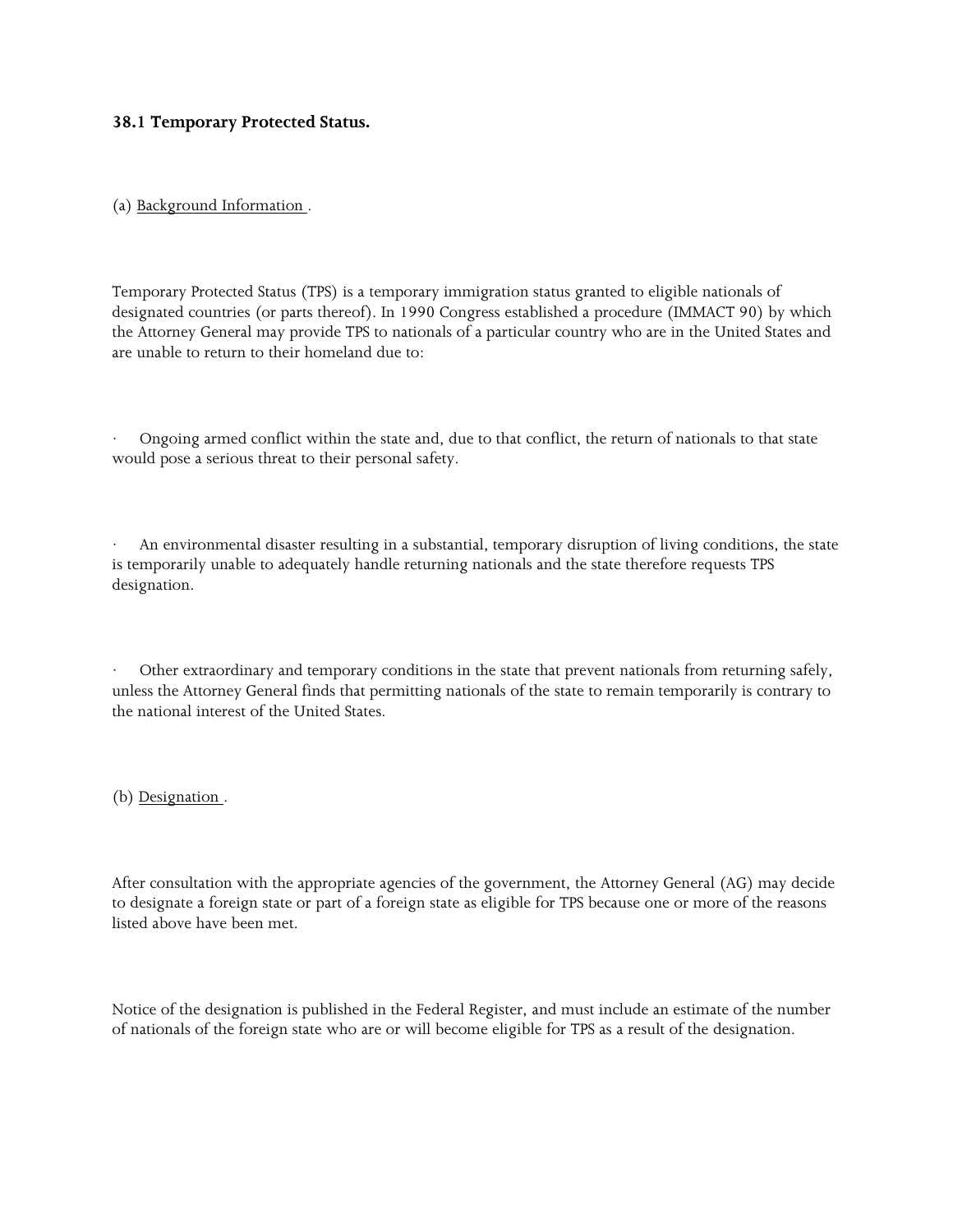During the period for which the Attorney General has designated a country under the TPS program, TPS beneficiaries are not required to leave the United States and may obtain work authorization. However, TPS does not lead to permanent resident status. When the Attorney General terminates a country's TPS designation, beneficiaries return to the same immigration status they maintained before TPS (unless that status had since expired or been terminated) or to any other status they may have acquired while regist ered for TPS. Accordingly, if an alien had unlawful status prior to receiving TPS and did not obtain any status during the TPS period, he or she will revert to that unlawful status upon the termination of that TPS designation.

 end of the TPS designation period, the Attorney General will review the conditions in the designated state additional 6, 12, or 18 months. If the conditions that led to the TPS designation are no longer me t, the A TPS designation will be effective for a minimum of 6 months to a maximum of 18 months. Before the and determine (60 days prior to the end of the designation period) whether the conditions that led to the designation continue to be met. Based on this assessment, the TPS designation may be extended for an Attorney General will terminate the designation. Designations, extensions, terminations, and other information regarding TPS are published in the Federal Register.

(c) Eligibility .

 An individual may be eligible for TPS if he or she is a national of a country designated by the Attorney General for TPS, or if the individual is a person who has no nationality but last habitually resided in a designated country.

 Individuals must apply for TPS during the specified registration period. The registration period is stated in the Federal Register notices of designation and is also generally advertised in the USCIS press releases. A list of countries designated for TPS with Federal Register cites indicating the most recent action regarding TPS is contained on the USCIS web site at:

<https://www.uscis.gov/humanitarian/temporary-protected-status>

(d) Forms .

The TPS applicant is required to submit an Application for Temporary Protected Status (Form I-821), an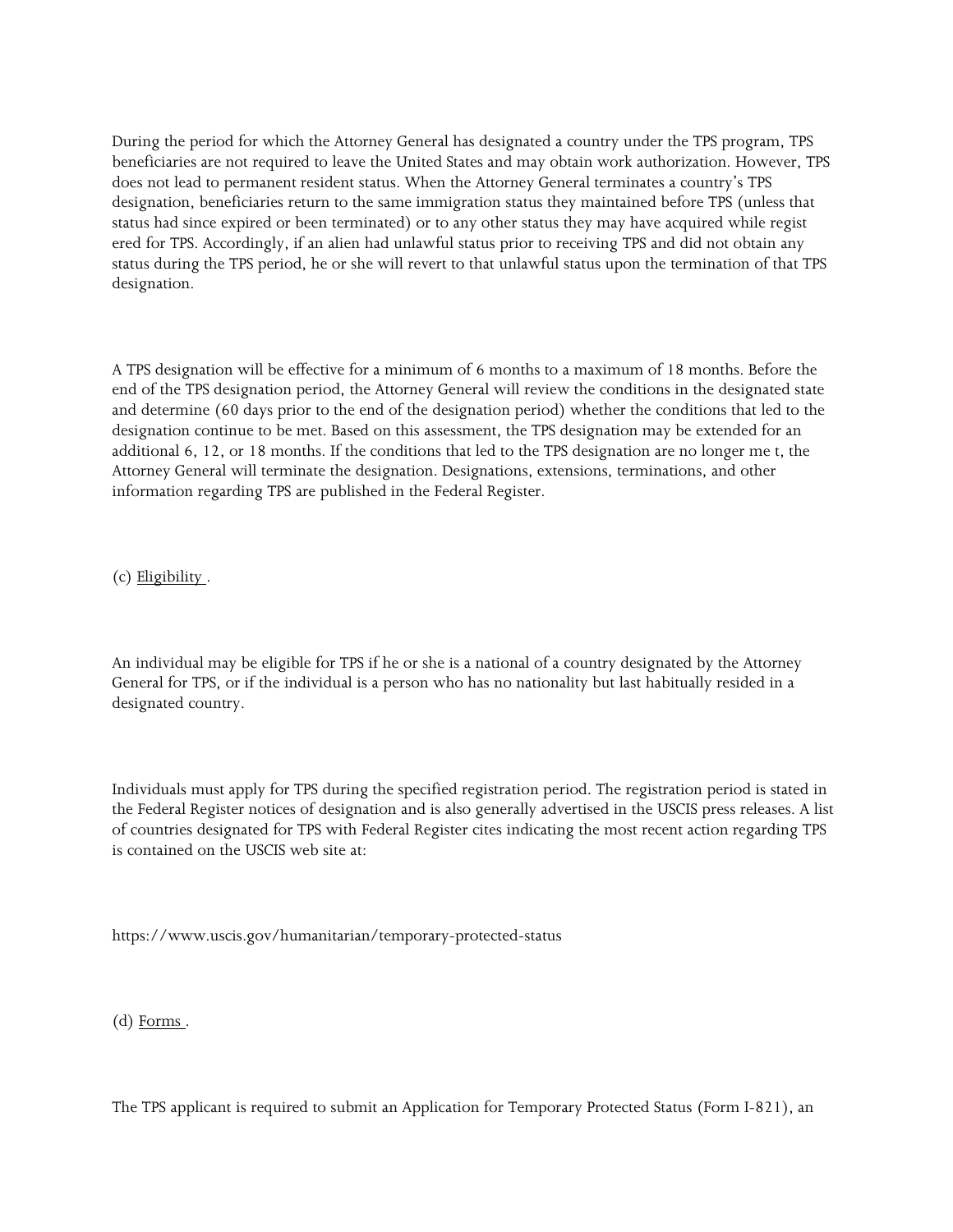Application for Employment Authorization ( Form I- 765 ), and evidence to satisfy several requirements pertaining to residence and presence in the United States. Additionally, the applicant will be scheduled for fingerprinting through an Application Support Center (ASC).

 $(1)$  Fees.

 The fees for filing the initial Form I-821, filing the Form I- 765 , and fingerprinting services is set forth in the regulations and on the website. Fee waiver requests – except for the fingerprint fee - will be considered.

(2) Work Authorization Form .

 The Form I- 765 is required even if the alien already has or does not desire employment authorization submitted only as a registration document, and employment authorization is not requested, the form will because it provides information for registration of the alien in the TPS program. If an I-765 is being be marked with a red "X" in the fee receipt block and placed directly below the Form I-821 in the file. No fee is required for an I-765 submitted only as a registration document.

(3) Advance Parole .

 Applications for advance parole submitted on Form I-131 , Application for Travel Document, should be adjudicated in accordance with 8 CFR 244.15 . Please note that I-131s based on TPS for Nicaraguans, Hondurans, and El Salvadorans may be filed either at the District Office or at the Service Center. I-131s based on all other countries must be filed at the District Office.

(e) Adjudication Procedures Relating to Initial Applications for TPS Classification .

(1) Form I-821 .

Review the Form I-821 to: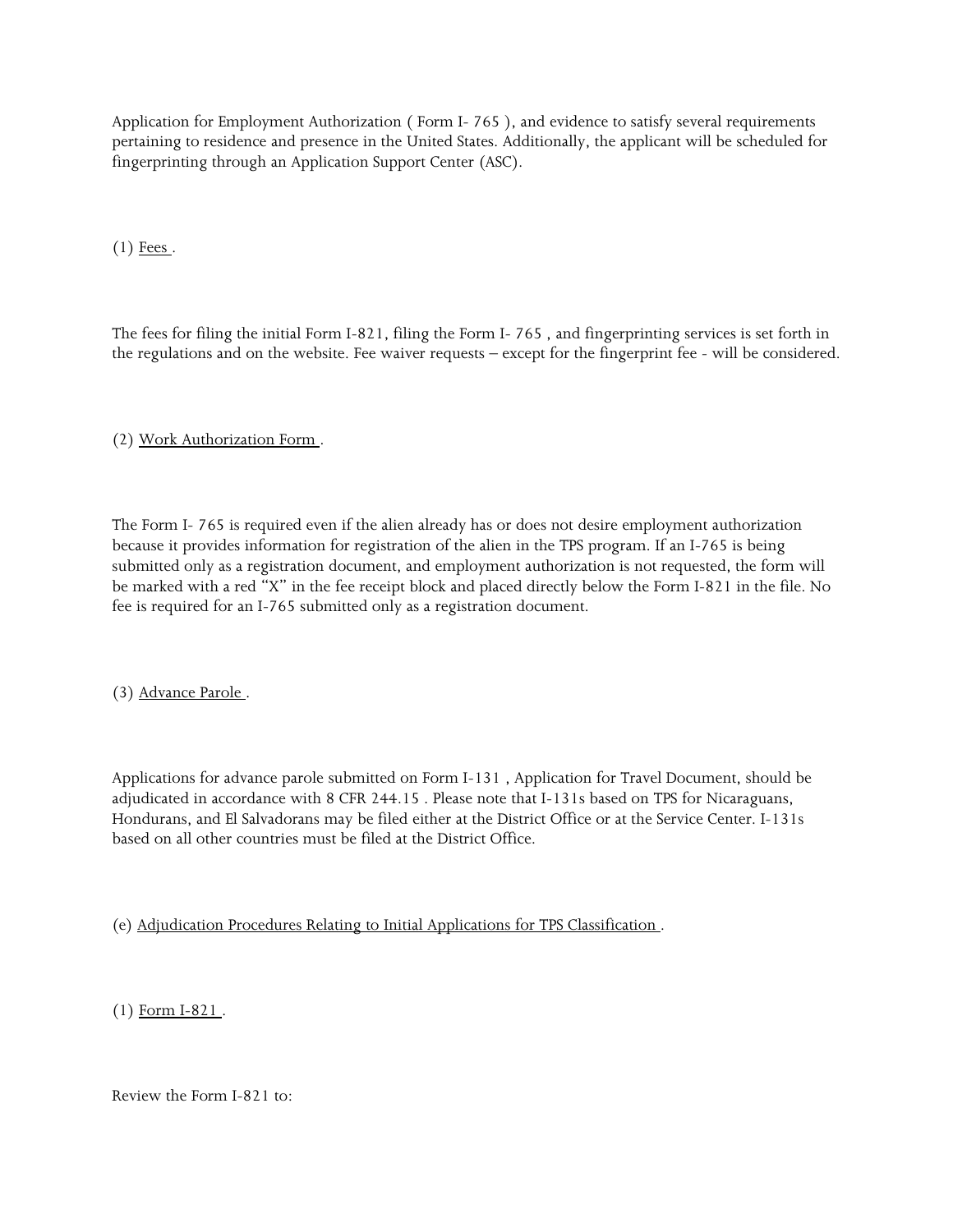- Check the for completeness and correctness.
- Compare with the information in the USCIS printouts.
- Review Part 4, Eligibility Standards. The alien must meet the criteria set in 8 CFR Part 244.2 :

– Be a national of a designated country or an alien with no nationality who last habitually resided in such designated state;

- Demonstrate continuous physical presence in the U.S. since the effective date of the designation;
- Demonstrate continuous residency in the U.S. since the date set by the Attorney General;
- Be admissible as an immigrant, except provided under 8 CFR 244.3;
- Not be ineligible under 8 CFR 244.4 ;
- Register for TPS during the initial registration period announced in the Federal Register.

 stamp. A typewritten name is not a signature. Applicants 14 years of age or older must sign their own applications, but applications submitted for applicants under the age of 14 may be signed by a parent or Review the signature block to make sure the signature is original and that the form is dated. Reminder – all forms of signature are acceptable, including an "X," thumbprint, or an original facsimile signature guardian.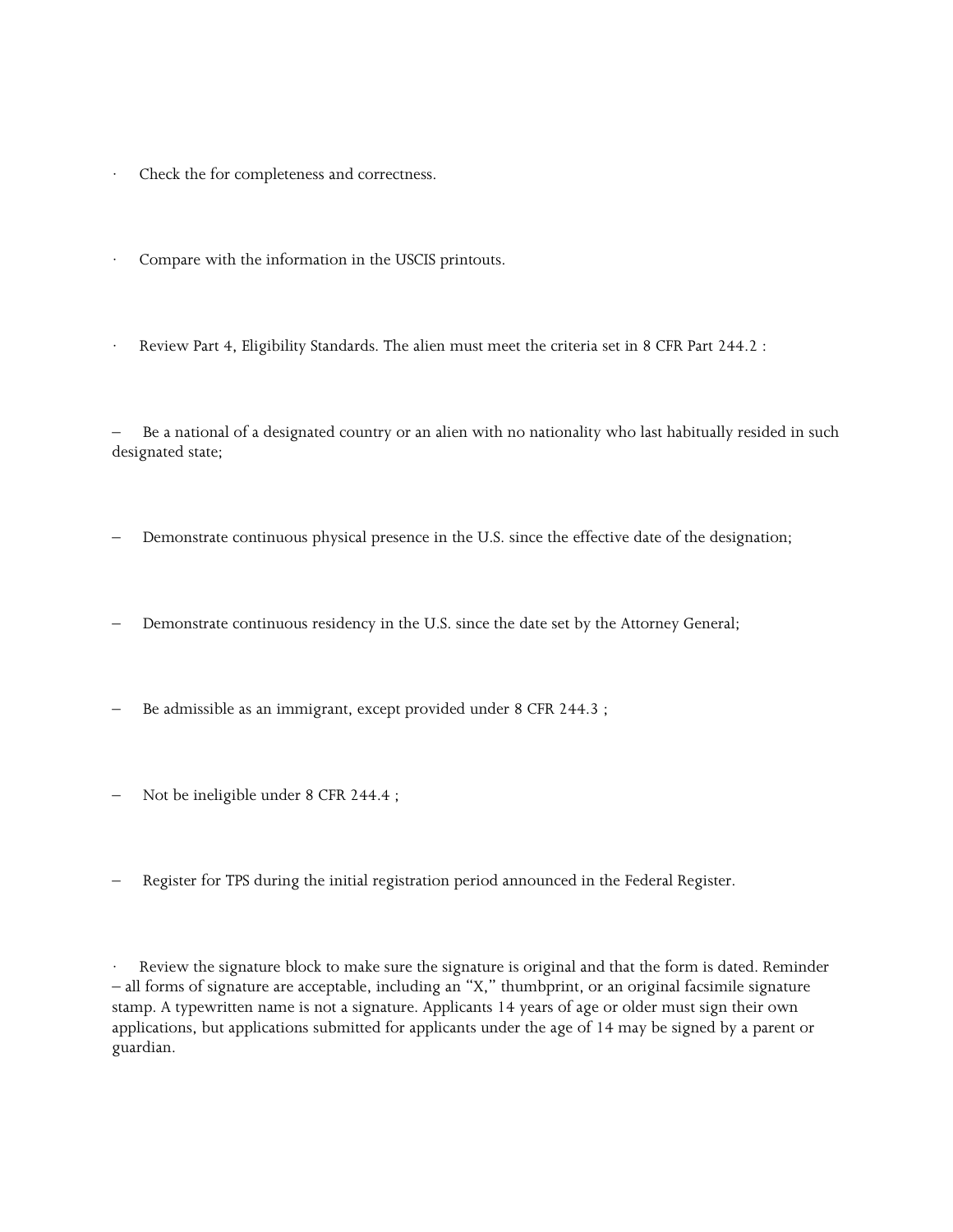## (2) Evidence of Identity and Nationality .

 General for TPS. He or she must also provide evidence of his or her identity. Acceptable evidence for both An applicant must provide evidence that he or she is a national of a country designated by the Attorney identity and nationality might include:

**Passport** 

Birth certificate and photo identity document.

Note

Documents must be reasonably current. The identity document must be issued by a local, State, or any federal civil authority. Examples: State identity documents, driver's license, military identity documents, or public educational documents.

 affirming that he or she is a national of the designated country. If these documents are not available, the applicant may file an affidavit showing proof of unsuccessful efforts to obtain such identity documents, explaining why the consular process is unavailable, and

 At this point, a personal interview before an immigration officer shall be required. Applications adjudicated at the Service Center will be referred to the appropriate district office. During this interview, the applicant may present any secondary evidence that he or she feels would be helpful in showing nationality.

 Minor children who are of school age (5 to 10 years old) may use school identity documents. School pictures with names of students listed are acceptable. Children who are under the age of 5 may use their birth certificate along with additional evidence (such as immunization records containing the child's name and a parent's signature) to establish identity.

(3) Evidence of Date of Entry and Residence .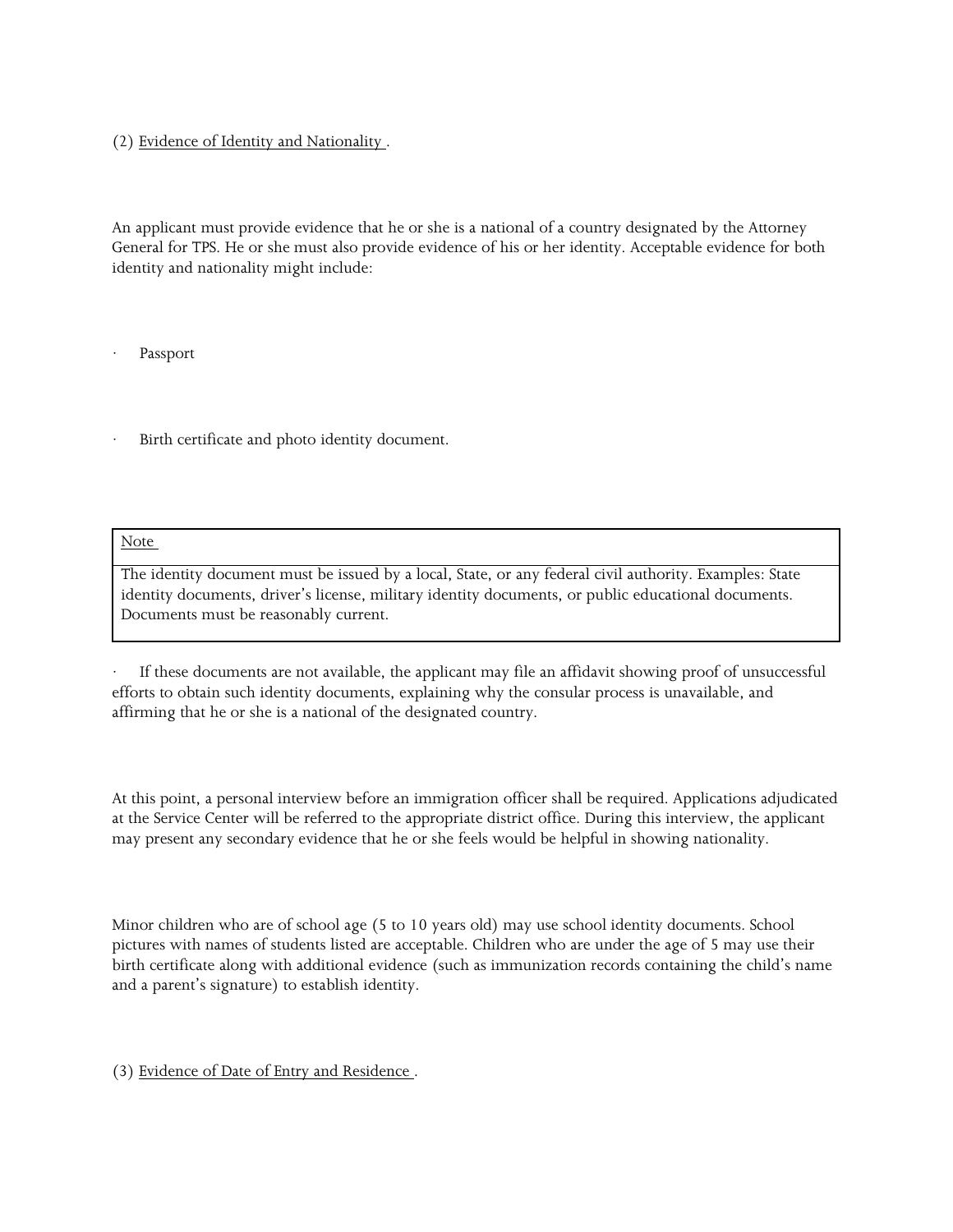Individuals must have entered, and continuously resided in, the U.S. since a date specified by the Attorney General. Please note that dates are different for each country designated (example: El Salvador, February 13, 2001). Please refer to the Federal Register for the correct date. Acceptable evidence with the applicant's legal name might include, but is not limited to:

 employment verification letters. Please note that employment verification letters must be on company Employment records such as payroll stubs, W-2 Forms, signed and dated copies of tax returns, and letterhead, have original signature of the employer, and have specific dates of employment.

 documentation, as well as letters from companies where the applicant received services. Deeds, mortgages, Financial records such as bank statements, printed money transfer receipts, printed money orders, utility bills, rental lease agreements, printed bills of sale, and printed auto registration and tax contracts, insurance policies, printed receipts, and financial letters are also acceptable.

 the medical records of the applicant's children. Birth certificates of children born in the United States may also be accepted if the applicant is the mother or father of the child. Medical documentation including appointment notices, medical bills, prescriptions, hospital records or

School records of the applicant or his or her child(ren) (such as report cards, letters, etc.) may be accepted if he or she attended school in the United States. Documentation must show the name of the school, the name of the child and his or her parent, and period(s) of school attendance.

 name, state the applicant's address, seal of organization (impressed on the letter or on the letter head), and Attestations from churches, unions, and other organizations may be acceptable evidence if they are accompanied by additional evidence described above. These attestations must identify the applicant by establish how the attester knows the applicant.

(4) Evidence of Physical Presence .

Individuals must demonstrate that they have been continuously physically present in the United States since the TPS began, or since the effective date of the most recent re-designation. Please note that the dates for physical presence are different for each country under TPS. For specific dates please refer to the Federal Register for the correct dates. Evidence for physical presence is essentially the same as for date of entry and residence.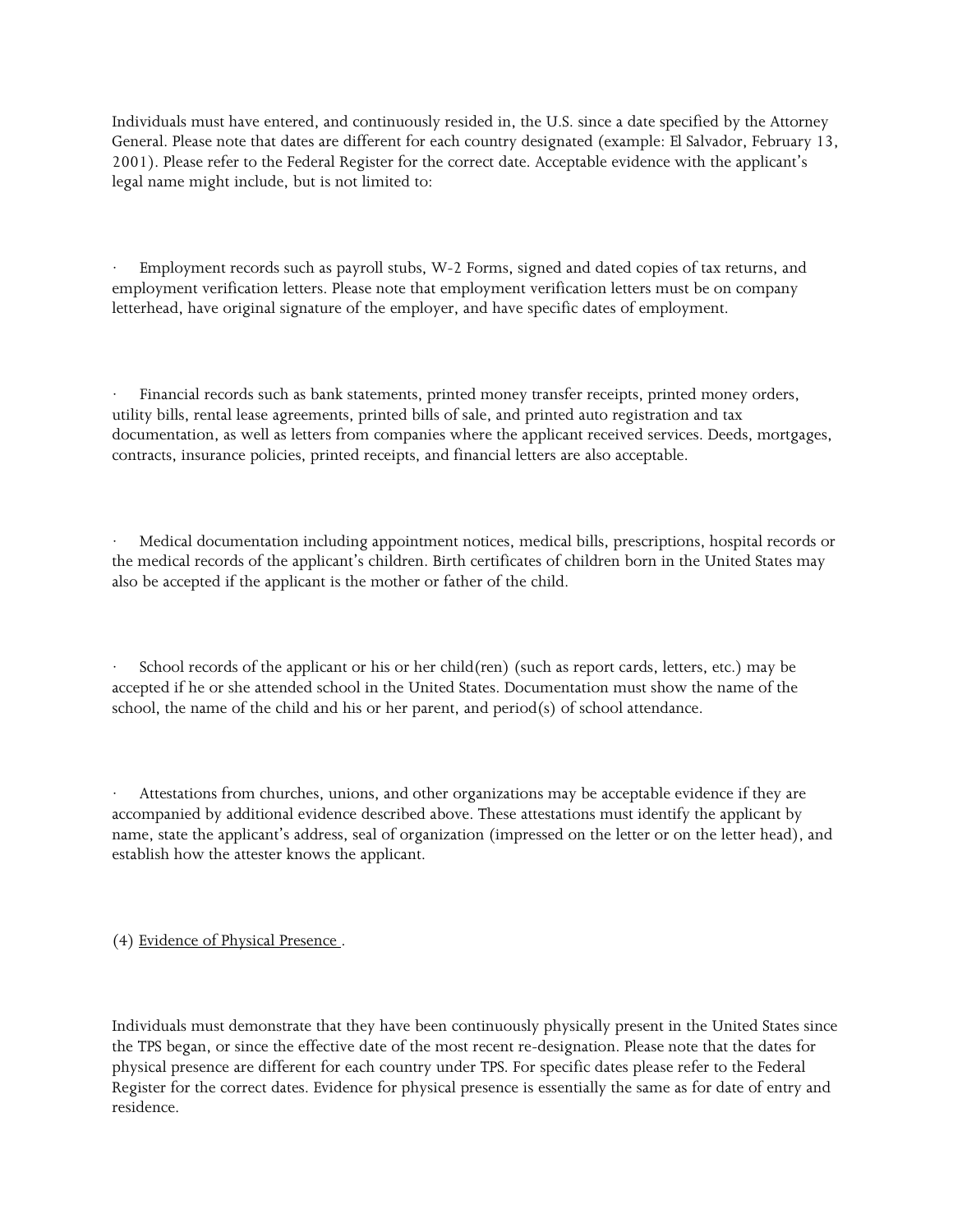It should be noted that the applicant's entire case should be reviewed to see if there is sufficient evidence to meet date of entry, residence, and physical presence requirements.

(5) Initial Form I- 765 .

(A) Review.

 Review the I-765 for completeness. Verify the nationality, A-number, original signature, and other current information. Compare this information against the USCIS printouts. The applicant must submit evidence of his or her identity to receive employment authorization.

Section  $244(a)(4)(B)$  of the Act states that in the case of an alien who establishes a prima facie case of eligibility for benefits under paragraph (1), until a final determination with respect to the alien's eligibility for such benefits under paragraph (1) has been made, the alien shall be provided such benefits (benefits include stay of removal and employment authorization).

 United States. If the applicant demonstrates prima facie eligibility, the Form I- 765 should be adjudicated. The evidence and supporting materials must address, directly or indirectly, the evidentiary requirements pertaining to identity, nationality, date of entry, and continuous residence and/or physical presence in the For this review, evidence and supporting materials are accepted at face value, unless a conflict or contradiction in the record that which may otherwise render them ineligible can be articulated.

(B) Classification .

 When the Form I- 765 is approved based on the prima facie review, and the I-821 requires further action, the I-765 will be classified as a "c-19." If the I-821 is approvable based on the initial evidence submitted, then the I-765 is classified as an "a-12" once the I-821 has been approved

(C) Approval .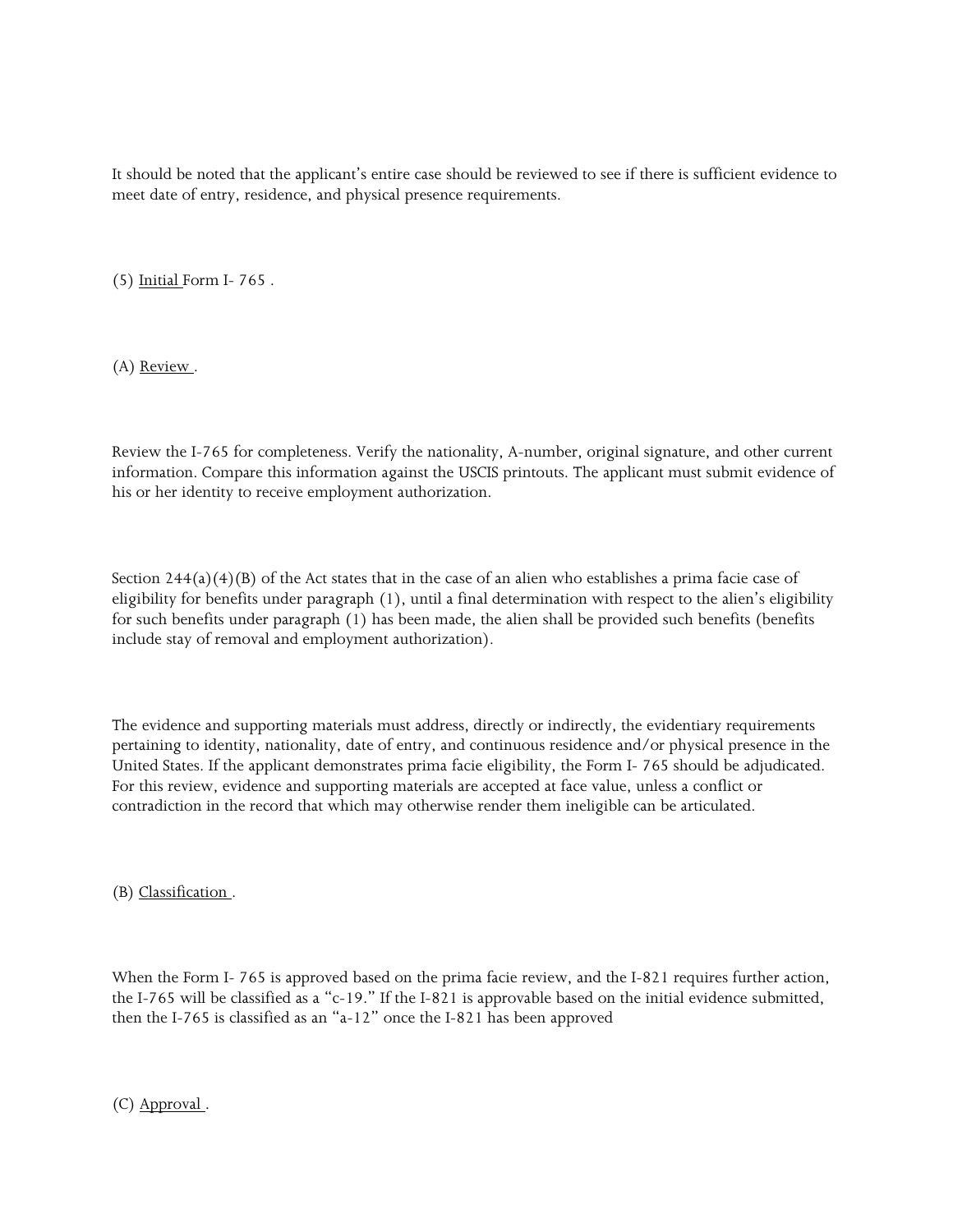If the I-765 is approved, stamp and sign the application with a legible signature. Check appropriate validity dates.

(6) Request for Evidence . [Chapter 38.1(e)(6) update effective 7/7/2011.]

 applicant or petitioner. If the petitioner or applicant has a representative, USCIS will send the RFE to the If the evidence submitted with the initial application was incomplete and did not support an approval, USCIS has decided as a matter of policy that generally it will send a Request for Evidence (RFE) to the representative. However, the representative must have submitted a Form G-28, Notice of Appearance of Attorney or Legal Representative; otherwise, USCIS will be unable to send the RFE to the representative. USCIS may deny outright without RFE on a case-by-case basis upon obtaining supervisory concurrence.

 The request for evidence must indicate the deadline for response. See 8 CFR 103.2(b)(8). For RFEs, adjudicators must follow the standard timeframes listed in Appendix 10-9, but may reduce the response when warranted by circumstances as determined by the adjudicator and the supervisor. time on a case-by-case basis after obtaining supervisory concurrence. This discretion should only be used

 to deny cannot exceed 30 days. This does not include additional time provided when the RFE is served by mail. See 8 CFR 103.5a(b) and Appendix 10-9. Additional time to respond to a request for evidence may The maximum response time for a request for evidence cannot exceed 12 weeks, and for a notice of intent not be granted. 8 CFR 103.2(b)(8).

Note

See Chapter 10.5 for a detailed explanation of requests for evidence and responses to a notice to deny.

(7) Insufficient Evidence [Chapter 38.1(e)(7) update effective June 18, 2007.]

If the applicant or petitioner responds to a request for evidence, but the evidence is insufficient, USCIS will treat the application or petition as a request for a decision on the record. 8 CFR 103.2(b)(11).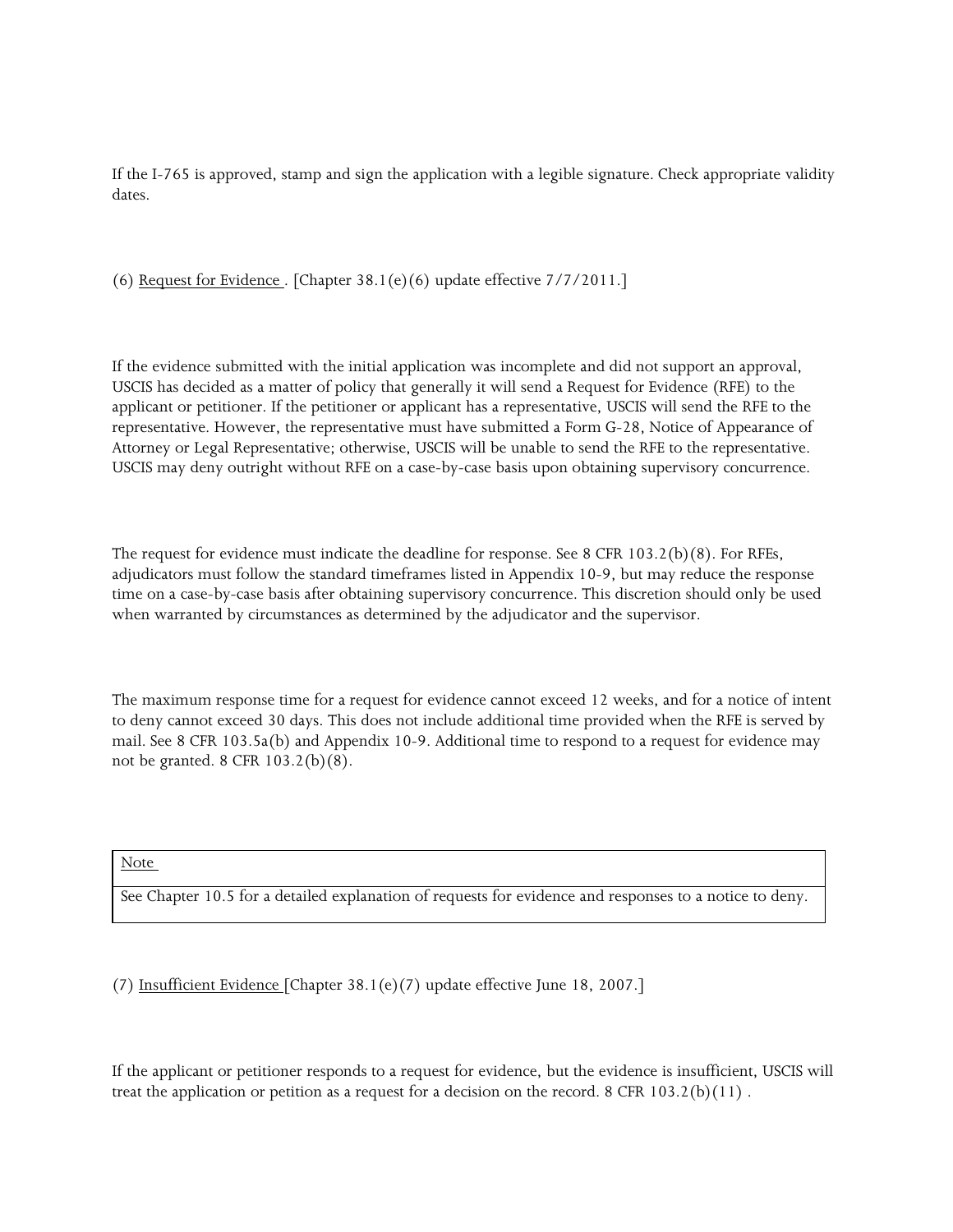#### Note

See Chapter 10.5 for a detailed explanation of requests for evidence and responses to a notice to deny.

(8) Criminal Charges .

 If, however, the evidence submitted reveals criminal charges, and it cannot be determined whether the charges are misdemeanors or felonies, and there are no court dispositions available, the applicant should be scheduled for an interview at the appropriate district office. (See the SOPs for more detailed procedural information.)

(9) Failure to Respond to RFE . [Chapter 38.1(e)(9) update effective June 18, 2007.]

 identity. An applicant might, however, fail to respond to the RFE, including the request for proof of In some instances, USCIS may issue an RFE that requires various types of evidence including proof of identity, by the required date. Consequently, after receiving the background check results of the applicant's fingerprints, USCIS may deny the Form I-821 as abandoned or on the record. However, it is a better practice for USCIS to deny the application or petition for both reasons.

8 CFR 103.2(b)(13) (i).

#### Note:

See Chapter 10.5 for a detailed explanation of requests for evidence and responses to a notice to deny.

(10) Relocation of Case to a District .

All cases filed at a service center that are relocated to a district must include a Case Relocation Memo explaining the reason for referral.

- (11) Fingerprints .
- (A) Scheduling for Fingerprints .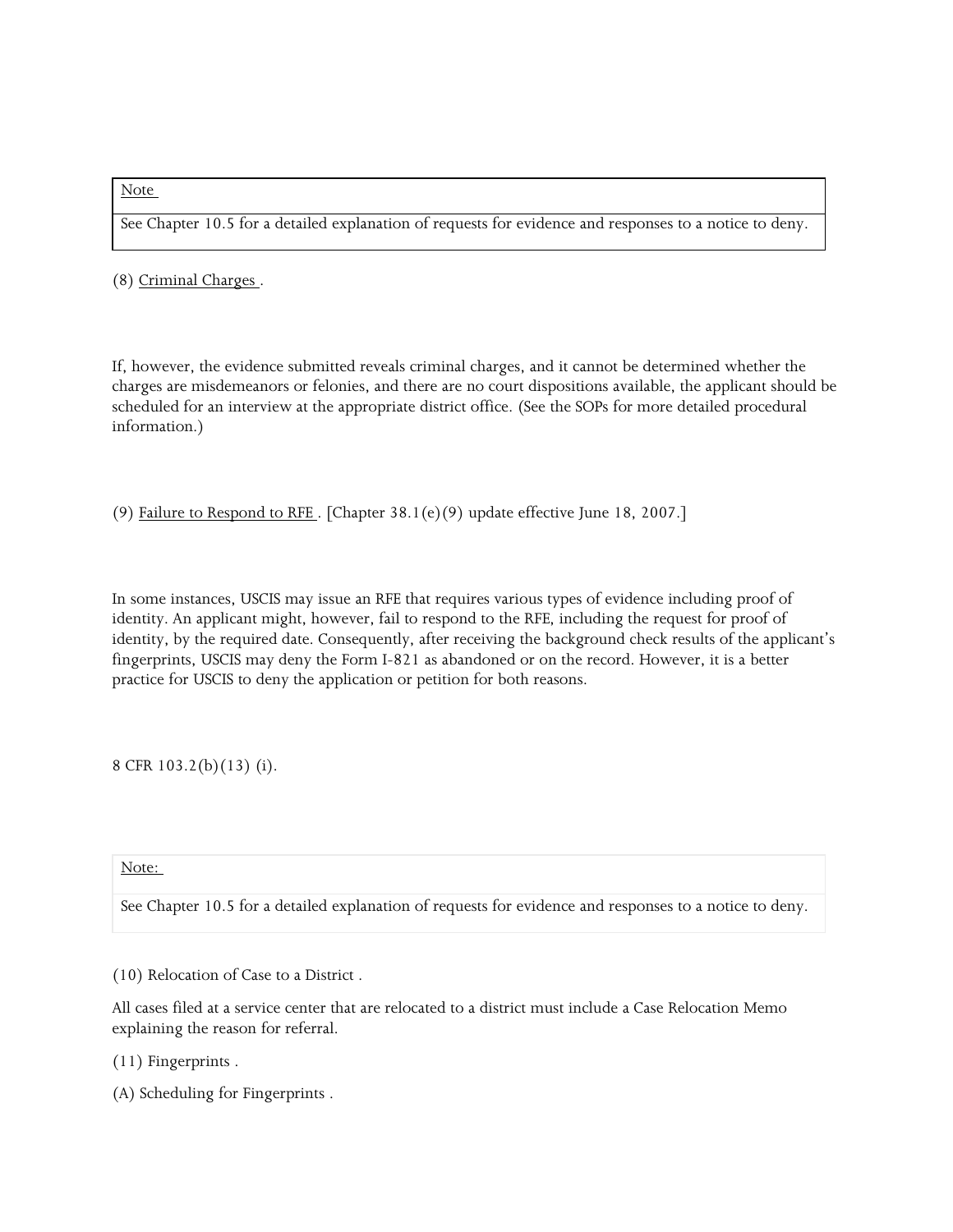If required, the applicant should be scheduled for fingerprints once the fee has been submitted. The possible FBI responses to fingerprints are:

- IDENT The applicant was identified in the FBI database,
- Non-IDENT –The applicant was not identified in the FBI database,
- • Reject The applicant's prints were rejected, because the fingerprints were unclassifiable by the FBI, and
- Pending The FBI is conducting a more thorough search on the fingerprints.

# (B) Waiting Period .

 The USCIS has established a 120-day waiting period from the date of fingerprint scheduling to allow applicants to submit fingerprints. When an applicant fails to appear for fingerprints, or a response is not address or requested that he or she be rescheduled, the case must be denied for abandonment. If the fingerprints have been rejected, schedule the applicant to appear at the closest ASC to be fingerp rinted received within that 120-day period, and the applicant has otherwise not advised the USCIS of a change of again.

(C) Fingerprints Rejected a Second Time .

 If the fingerprints return as rejected a second time, have the applicant report to the district office to be district office for interview. If the fingerprint results return as an IDENT, verify whether the applicant was ineligible for TPS. The relating court dispositions should be obtained and the alien's application should be denied. If the officer cannot determine whether or not the applicant was convicted of one felony or two or interviewed. If the application is being adjudicated at the Service Center, send the file to the appropriate convicted on any of the charges specified on the RAP sheet and determine whether the convictions were either felonies or misdemeanors. If an alien that has been convicted of a felony or two or more misdemeanors, as defined in 8 CFR 244.1, and these offenses were committed in the U.S., the applicant is more misdemeanors the case should be transferred for interview.

(12) Grounds for Ineligibility .

If any of the following relate, the applicant is ineligible for TPS:

 account of race, religion, nationality, membership in a particular social group, or political opinion. (See section  $244(c)(2)(B)(ii)$  of the Act.); (A) He or she ordered, cited, assisted, or otherwise participated in the persecution of any person on

(B) He or she has been convicted by a final judgment of a particularly serious crime and constitutes a danger to the community of the United States.

 (C) There are serious reasons for believing that he or she has committed a serious nonpolitical crime outside the United States prior to arrival in the United States.

(D) There are reasonable grounds to believe he or she is a danger to the security of the U.S.

(E) He or she was firmly resettled in another country prior to arriving in the U.S.

aggravated felony as defined in section  $101(a)(43)$  of the Act. (F) He or she has been convicted for any felony (section  $244(c)(2)(B)(ii)$  of the Act), including an

• Murder, rape, or sexual abuse of a minor;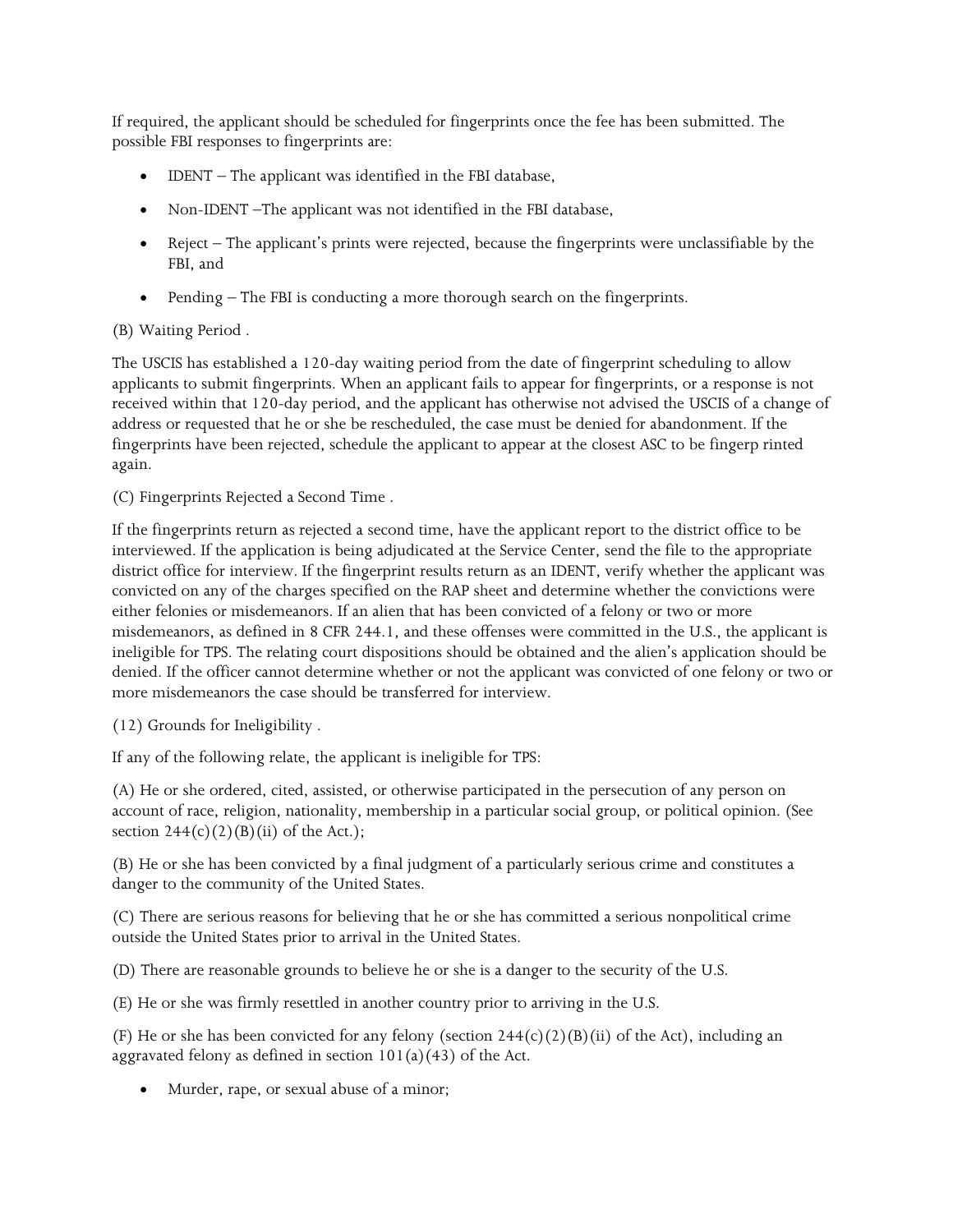- Illicit trafficking in controlled substance (as described in section 102 of the Controlled Substances Act), including a drug trafficking crime (as defined in 18 U.S.C. 924(c));
- • Illicit trafficking in firearms or destructive devices (as defined in 18 U.S.C. 921) or in explosive materials (as defined in section 841(c) of that title);
- • An offense described in 18 U.S.C. 1956 (relating to laundering of monetary instruments) or section 1957 of that title (relating to engaging in monetary transactions in property derived from specific unlawful activity) if the amount of the funds exceeded \$10,000;
- An offense described in-
	- $\circ$  18 U.S.C. 842 (h) or (i) or section 844 (d), (e), (f), (g), (h), or (i) of that title (relating to explosive materials offenses);
	- o 18 U.S.C. 922(g) (1), (2), (3), (4), or (5), (j), (n), (o), (p), or (r) or 18 U.S.C. 924 (b) or (h) (relating to firearms offenses); or
	- o Section 5861 of the Internal Revenue Code of 1986 (relating to firearms offenses);
- • A crime of violence (as defined in 18 U.S.C. 16, but not including a purely political offense) for which the term of imprisonment is at least 1 year;
- • A theft offense (including receipt of stolen property) or burglary offense for which the term of imprisonment is at least 1 year;
- • An offense described in 18 U.S.C. 875, 876, 877, or 1202 (relating to the demand for or receipt of ransom);
- An offense described in 18 U.S.C. 2251, 2251A, or 2252 (relating to child pornography);
- an offense described in section 1084 (if it is the second or subsequent offense) or 1955 of that title (relating to gambling offenses), for which a sentence of 1 year imprisonment or more may be • An offense described in 18 U.S.C. 1962 (relating to racketeer influenced corrupt organizations, or imposed;
- An offense that
	- o Relates to the owning, controlling, managing, or supervising of a prostitution business; or
	- o Is described in 18 U.S.C. 2421, 2422, 2423 (relating to transportation for the purpose of prostitution) if committed for commercial advantage; or
	- o Is described in 18 U.S.C. 1581, 1582, 1583, 1584, 1585, or 1588 (relating to peonage, slavery, and involuntary servitude);
- An offense described in-
	- U.S.C. 798 (relating to disclosure of classified information), 18 U.S.C. 2153 (relating to o 18 U.S.C. 793 (relating to gathering or transmitting national defense information), 18 sabotage), or 18 U.S.C. 2381 or 2382 (relating to treason);
	- o Section 601 of the National Security Act of 1947 (50 U.S.C. 421) (relating to protecting the identity of undercover intelligence agents); or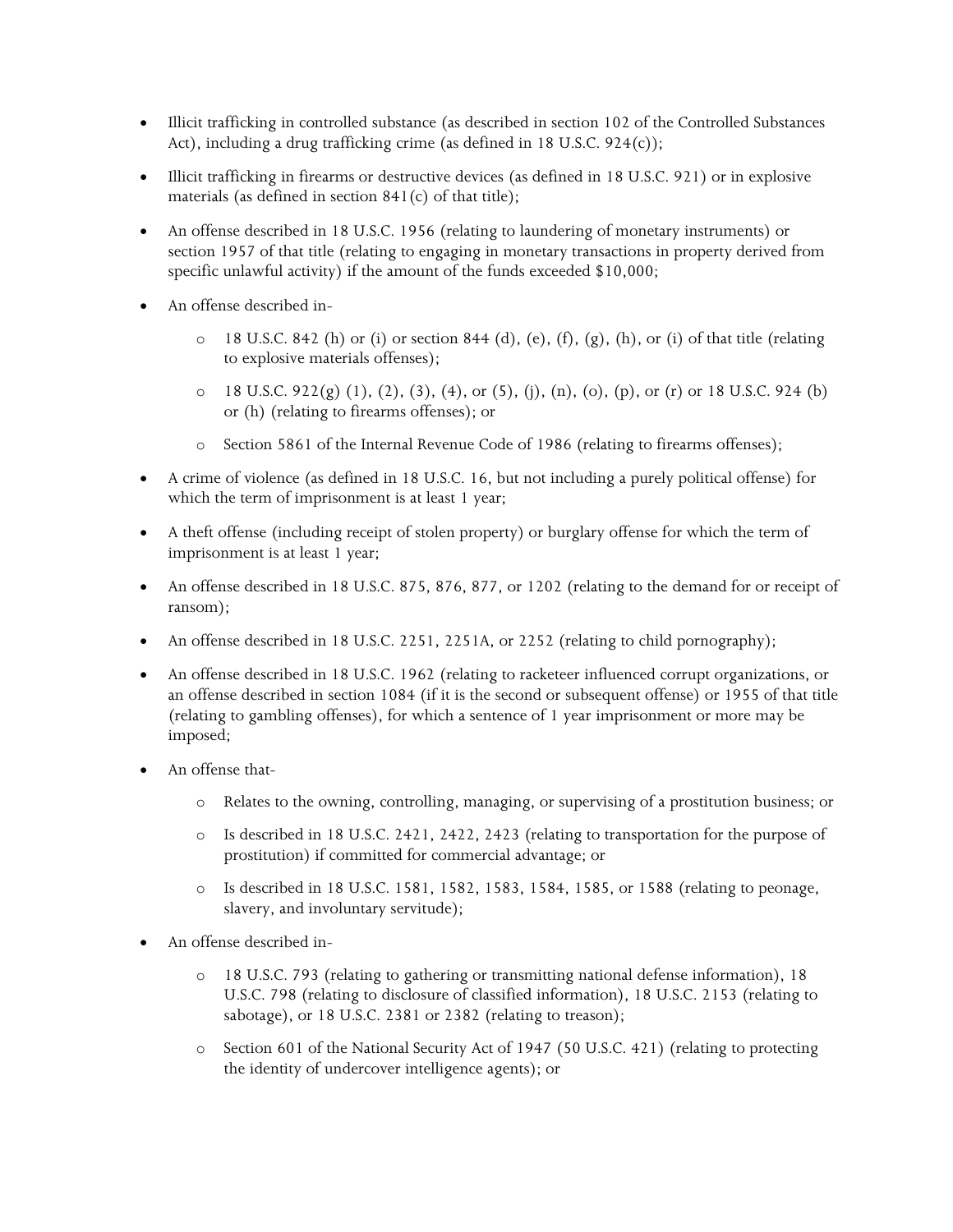- o Section 601 of the National Security Act of 1947 (relating to protecting the identity of undercover agents);
- An offense that
	- o Involves fraud or deceit in which the loss to the victim or victims exceeds \$10,000; or
	- o Is described in Section 7201 of the Internal Revenue Code of 1986 (relating to tax evasion) in which the revenue loss to the Government exceeds \$10,000;
- An offense described in paragraph  $(1)(A)$  or  $(2)$  of Section 274(a) (relating to alien smuggling), except in the case of a first offense for which the alien has affirmatively shown that the alien committed the offense for the purpose of assisting, abetting, or aiding only the alien's spouse, child, or parent (and no other individual) to violate a provision of this Act;
- An offense described in Section 275(a) or 276 committed by an alien who was previously deported on the basis of a conviction for an offense described in another subparagraph of this paragraph;
- passport or instrument in violation of 18 U.S.C. 1543, or is described in Section 1546(a) of such months, except in the case of a first offense for which the alien has affirmatively shown that the alien committed the offense for the purpose of assisting, abetting, or aiding only the alien's spouse, • An offense (i) which either is falsely making, forging, counterfeiting, mutilating, or altering a title (relating to document fraud) and (ii) for which the term of imprisonment is at least 12 child, or parent (and no other individual) to violate a provision of this Act;
- offense is punishable by imprisonment for a term of 5 years or more; • An offense relating to a failure to appear by a defendant for service of sentence if the underlying
- identification numbers of which have been altered for which the term of imprisonment is at least • An offense relating to commercial bribery, counterfeiting, forgery, or trafficking in vehicles the one year;
- • An offense relating to obstruction of justice, perjury or subornation of perjury, or bribery of a witness, for which the term of imprisonment is at least one year;
- dispose of a charge of a felony for which a sentence of 2 years' imprisonment or more may be • An offense relating to a failure to appear before a court pursuant to a court order to answer to or imposed; and
- An attempt or conspiracy to commit an offense described in this paragraph.

## Note 1:

 violation of Federal or State law and applies to such offense in violation of the law of before, on, or after the date of enactment of this paragraph. (See also section 212 of the Act and section 237 of the Act). The term felony applies to an offense described in this paragraph whether in a foreign country for which the term of imprisonment was completed within the previous 15 years. Notwithstanding any other provision of law (including any effective date), the term applies regardless of whether the conviction was entered

•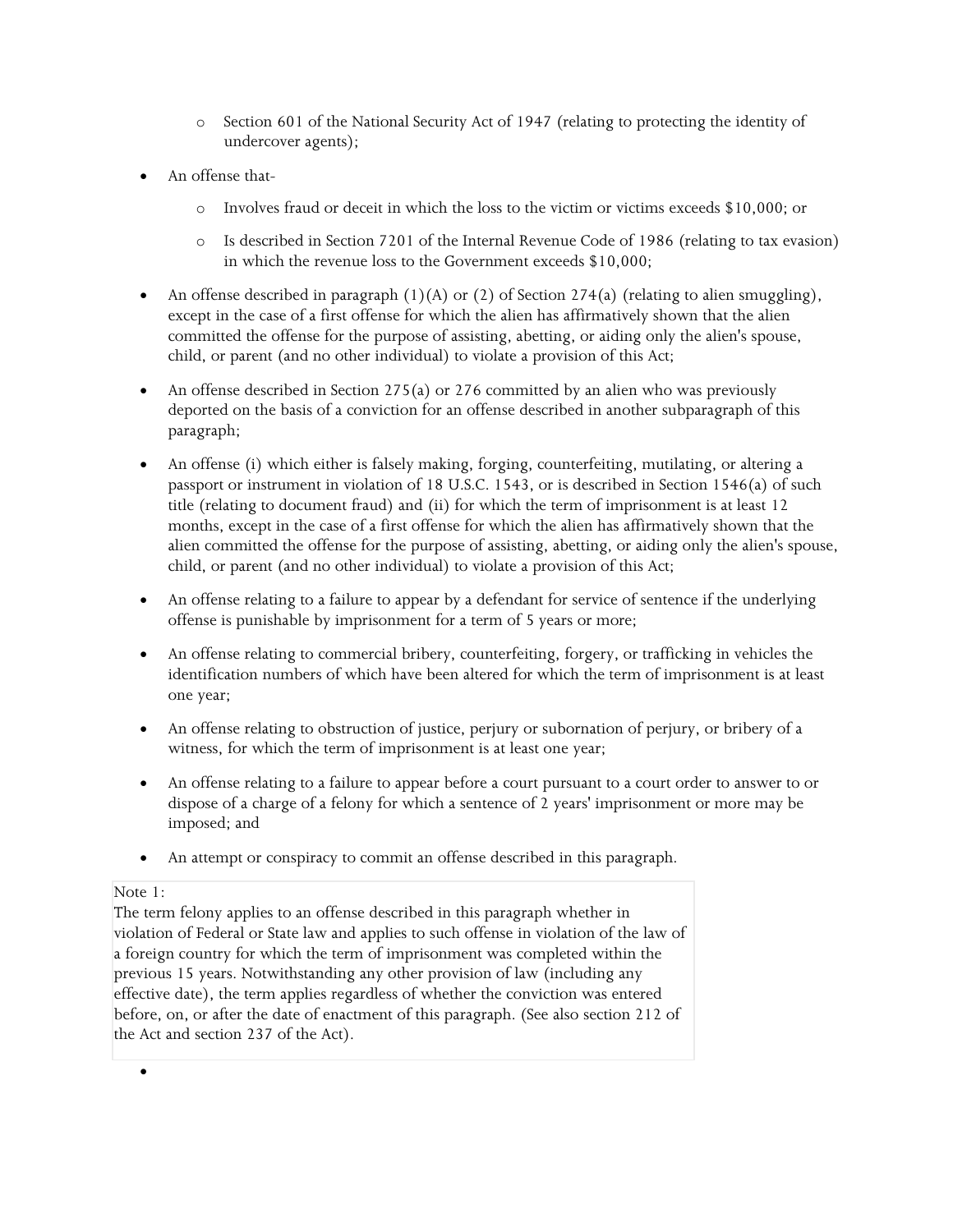Note 2:

 Sometimes misdemeanors can be aggravated felonies. Seek advise from your district or center counsel if the issue is in question.

•

aggravated felony as defined in section  $101(a)(43)$  of the Act. (G) He or she has been convicted for any felony (section  $244(c)(2)(B)(ii)$  of the Act), including an

(13) Inadmissibility Grounds That Do Not Apply .

The following grounds of inadmissibility do not apply to TPS applicants:

- Section  $212(a)(4)$  of the Act Public Charge
- Section  $212(a)(5)(A)$  and (B) of the Act Labor Certification, Unqualified Physicians
- Section  $212(a)(7)(a)(i)$  of the Act Immigrants (Entry documents)

(14) Inadmissibility Grounds That Cannot Be Waived .

The following grounds of inadmissibility cannot be waived for TPS applicants:

- Section  $212(a)(2)(A)(i)$  of the Act Relating to conviction for certain crimes (CIMT)
- Section  $212(a)(2)(B)$  of the Act Relating to multiple criminal convictions
- Section  $212(a)(2)(C)$  of the Act Relating to controlled substance traffickers
- Section  $212(a)(3)(A)$  through (D) of the Act Relating to national security
- Section  $212(a)(3)$  (E) of the Act Relating to those who assisted in Nazi persecutions or genocide.

(15) Inadmissibility Grounds That Can Be Waived.

Except for those grounds listed in paragraphs (13) and (14), USCIS may waive any other ground of inadmissibility for TPS applicants.

(f) Adjudication Procedures Relating to Re-registration of Applicants for TPS Classification .

(1) General .

Section 244.17 (a) of Title 8 Code of Federal Regulations states, in pertinent part:

 Aliens granted temporary protected status must register annually with the Immigration Service designated office having jurisdiction over their place of residence [if applicant is El Salvadoran, Honduran, or Nicaraguan he or she will need to file with the Service Center having jurisdiction over his or her place of the Attorney General pursuant to section 244(b) of the Act. Registration may be accomplished by mailing or submitting in person [if applying at a district office] completed forms I-821 and I-765 within thirty residence]. Such registration will apply to nationals of those foreign states designated or redesignated by (30) days prior to the anniversary of the grant of temporary protected status. Form I-821 will be filled without fee [for documentation only]. Form I-765 will be filled with the appropriate fee only if the alien is requesting employment authorization.

 Review the current application for completeness. Verify nationality, A-number, and the information well as other evidence (if any) required in the Federal Register notice for re-registration under TPS. provided on the current Form I-821 or Form I-765 . The applicant should provide evidence of identity as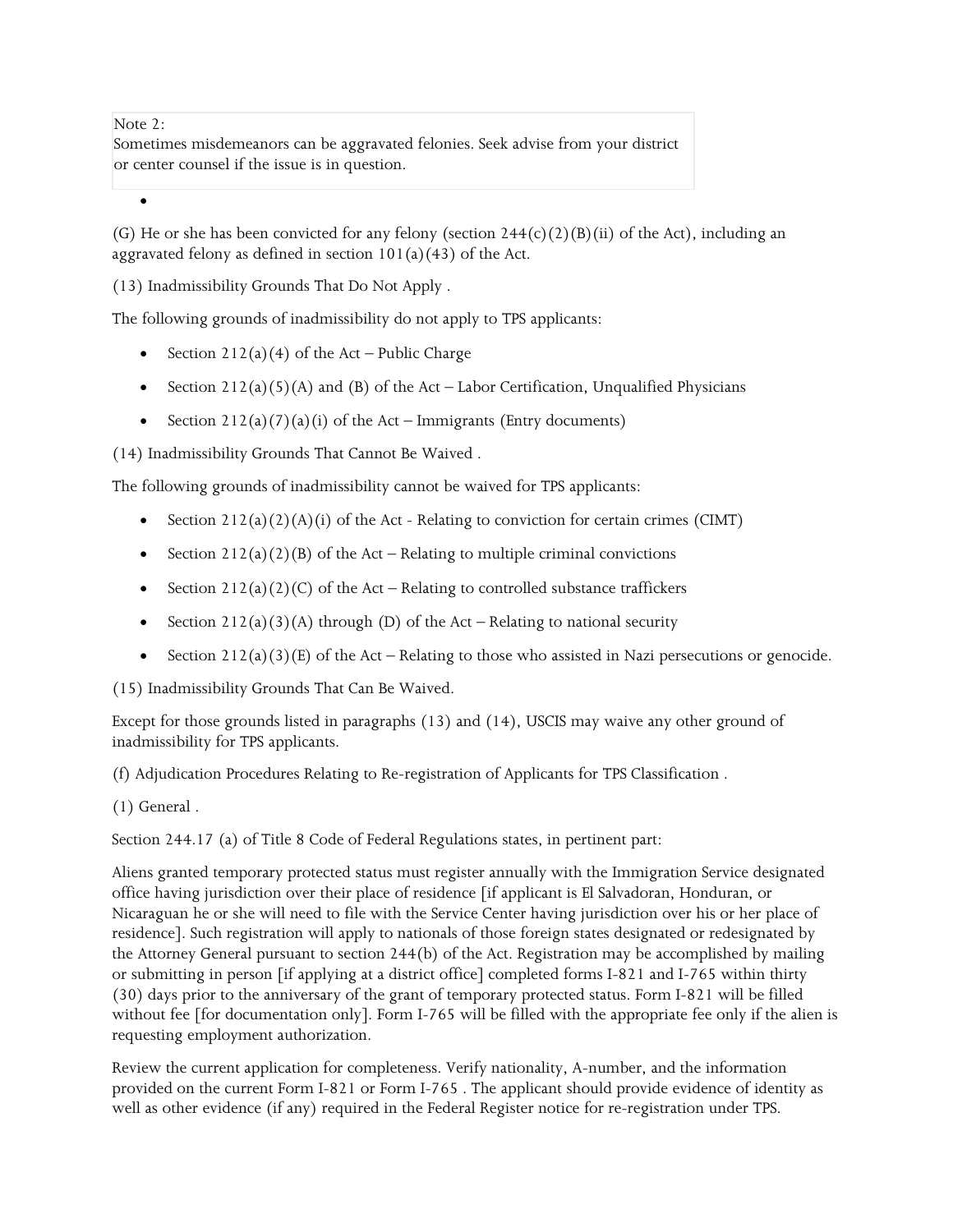approve the I- 765 using standard procedures. If the I-821 is still pending, refer to the SOPs. Determine whether the initial I- 821 was previously approved. If the initial I-821 was approved, then

(2) Approvable I-765 .

 validity dates. Reminder – the eligibility code for applicants that have been granted TPS is A12. If the initial If the I-765 is approvable, stamp and sign the application with a legible signature. Check appropriate I-821 is still pending, the eligibility code is C19.

(3) Denied I-821 .

If the initial I-821 has been denied, deny the I-765 . Annotate the "Action" block of the I-765 as "Denied."

(4) Failure to Register .

 8 CFR 244.17(c) states that "failure to register without good cause will result in the withdrawal of the alien's Temporary Protected Status." All re- registration applications postmarked after the filing deadline should be rejected. The contractor will forward copies of the rejected notices to USCIS for tracking. If the applicant does not resubmit his or her application with evidence of good cause for failing to re-register timely within 60 days, a notice of intent to withdraw TPS should be issued. That notice must provide the applicant 30 days to submit evidence of good cause for failure to register in accordance with 8 CFR  $244.13(b)$ .

(5) Withdrawal Procedures .

 does not provide evidence that he or she had re-registered or that he or she did not respond to the Notice of Intent to Deny or Request for Evidence, then deny the application(s) and withdraw the TPS using normal If this is not the first re-registration for TPS, verify that the applicant had re-registered during all previous extensions. If not, send a Request for Evidence or a Notice of Intent to Deny requesting evidence that the applicant has re-registered during all previous extensions, as required in 8 CFR 244.17(a). If the applicant procedures.

(6) Fees .

 the age of fourteen (14), and were not previously fingerprinted, must pay the fingerprint fee with the Applicants for extension of TPS benefits do not need to be re-fingerprinted and thus are not required to pay the fingerprint fee (per headquarters directive dated January 2, 2003). (Except that we may need to refingerprint any TPS re-registrants that do not have valid fingerprints.) Child beneficiaries who have reached application for extension.

(7) IBIS Checks .

IBIS checks will be conducted prior to adjudication per appropriate procedures.

(8) Decision .

 sign the application (the signature must be legible). If the I-821 is approved, update CLAIMS (if the case has been adjudicated at a service center), stamp and

Note

 If the initial I-821 was denied, the applicant should be advised to submit another Form I-821, with fee, requesting that the application be as a late initial filing.

(g) Late Initial Filing .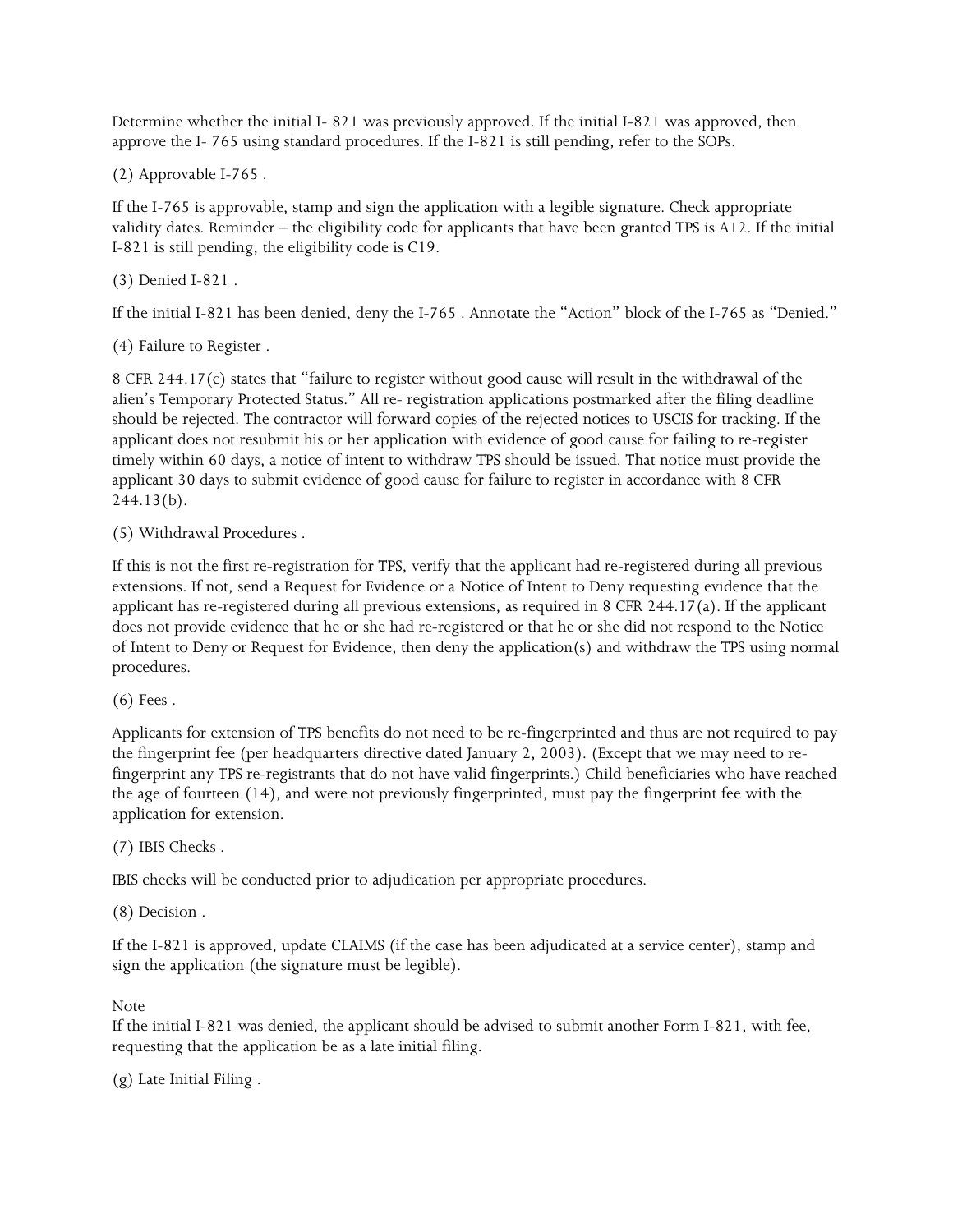(1) Requirements for Registrant .

Under 8 CFR 244.2 $(f)(2)$  an alien may register for TPS as a late initial registrant if he or she:

(A) Meets all of the following basic TPS requirements (see Chapter 38.1(e) of this field manual)

(B) Is able to demonstrate that during the initial registration period, he or she:

- Was a nonimmigrant or had been granted voluntary departure status or any relief from removal;
- • Had an application for change of status, adjustment of status, asylum, voluntary departure or any relief from removal or change of status pending or subject to further review or appeal;
- Was a parolee or had a pending request for re-parole.

(C) Registers within a 60-day period immediately following the expiration or termination of the conditions described above.

(2) Requirements for Spouses and Children .

(A) General .

 he or she is otherwise eligible and was so at the time of the initial registration period. The spouse or child A spouse or child of an alien currently registered for TPS may apply for late initial registration at any time if must meet all eligibility criteria for TPS in addition to the requirements for filing under the late initial filing provisions.

(B) Valid Marriage .

The marriage must have been valid at the time of the initial registration period. The validity of a marriage for immigration purposes is determined according to the law governing marriage in the place where the couple contracts the marriage. A common law marriage in one of the jurisdictions that recognize such marriages is valid for immigration purposes. If there is a question regarding whether the common law marriage is valid, consult with your district or center counsel.

(3) Review .

All applications for late initial registration must be reviewed within 30 days of receipt. If the applicant fails to submit all of the required initial evidence, a request for evidence will be issued. An adjudication processing hold shall be placed in the I-765 if an EAD is requested and the applicant, initially, does not meet the requirements for late registration, nationality and identity, date of entry, physical presence and continuous presence.

## (4) Adjudication .

Follow all other initial I-821 and I-765 procedures contained in paragraph (e).

## (h) Advance Parole .

 8 CFR 244.15(a) permits an alien who has been granted TPS to request permission from the district director or service center director to travel abroad.

## (1) Filing Jurisdiction .

 designated Lockbox facility to be processed by the appropriate service center. However, in emergency Generally, an Application for Travel Document, Form I-131, for a TPS registrant should be filed with the situations a Form I-131 based on a pending or approved TPS request can be filed at the local field office.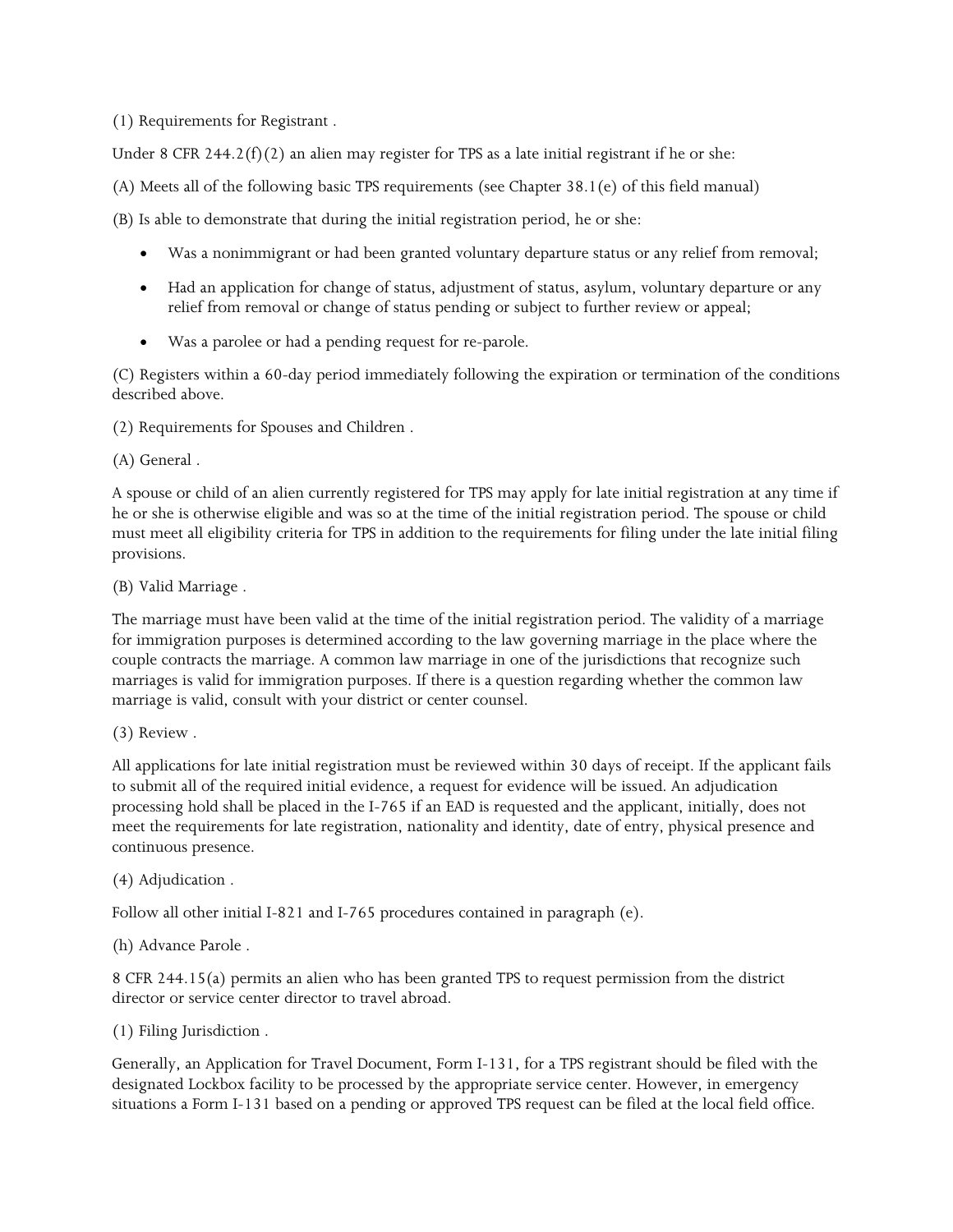# (2) Application .

An application for advance parole should be submitted on Form I-131. Except as provided in paragraph (6), the complete application for a TPS beneficiary should consist of:

- Form I-131 application (with proper fee);
- Evidence of valid and approved TPS;
- Proof of identity; and
- Two passport-style photos.

# (3) Adjudication .

Except as provided in paragraph (6), Form I-131 must be adjudicated in accordance with 8 CFR 244.15. Follow these steps in the adjudication process:

- Review the I-131 for completeness;
- Conduct the required TECS/IBIS checks;
- Verify nationality, A-number, original signature, and other information on the application; and
- Compare this information with the information in the USCIS printouts.

(4) Issuance. Issue Form I-512, Authorization for Parole of an Alien into the United States, if:

(A) The applicant has been granted TPS and all the requirements outlined in paragraph (3) have been met; or

(B) The applicant has applied for TPS, is a citizen of Haiti or an alien without nationality who last habitually resided in Haiti, and all the requirements outlined in both paragraphs (3) and (6) have been met.

#### Note

 Indicate in the remarks section of the Form I-512 that if the applicant's TPS has been revoked for any reason, he or she will be subject to removal proceedings under Section 235(b)(1) or 240 of the Immigration and Nationality Act.

(5) Failure to Obtain Advance Parole.

 Section 244.15(b) states that if an alien fails to obtain an advance parole prior to his or her departure from the U.S., it may result in the withdrawal of the TPS and the institution or re-calendering of removal, deportation or exclusion proceedings.

 (6) Expedited Processing of Form I-131 with a Pending Form I-821. This guidance covers the processing of advance parole applications for Haitians with pending initial TPS applications. All USCIS offices are instructed to comply with the following guidance:

 advance parole. USCIS anticipates that many Haitian TPS applicants will request advance parole while their (A) Special Considerations. The standard adjudicative practice is to determine TPS eligibility before granting initial Form I-182 is pending in order to travel to Haiti for urgent humanitarian reasons. This will require the adjudication of Form I-131 before the adjudication of the initial Form I-821.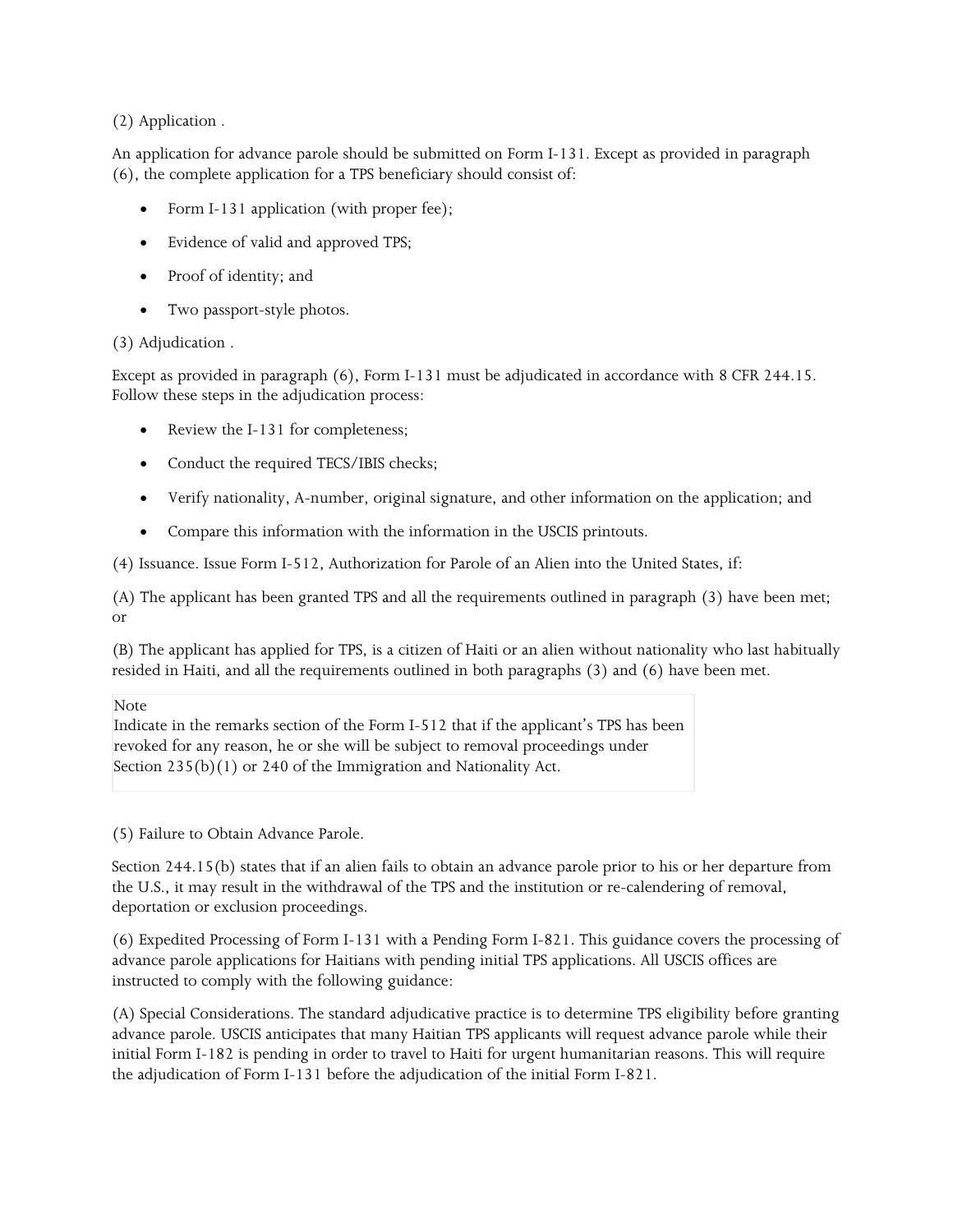Note

 Reports indicate that many Haitians have fled Haiti to other countries due to the earthquake. Thus, officers should also consider requests to travel to countries other than Haiti for urgent humanitarian reasons.

In order for USCIS to adjudicate Form I-131 before adjudicating the initial Form I-821, the following must occur:

- • The TPS application package, consisting of Forms I-821 and I-765, must have been properly filed, with all appropriate fees, or with a properly documented fee waiver request;
- • A TECS/IBIS check must be completed on the name and date of birth on the Form I-131, as well as any known aliases or other name/DOB variations.
- Any hit relating to a national security or significant public safety concern should be resolved.
- The applicant must have appeared at an ASC and had biometrics collected;
- All other standard security checks must be initiated; and
- If an FBI fingerprint check returns a hit that indicates a national security, public safety, or absconder issue that was not revealed through TECS/IBIS, that a TECS record be posted to alert CBP and other authorities that advance parole had been granted (and revoked).

(B) Expedite Requests. These expedite procedures apply regardless of whether the underlying initial Haiti TPS application is pending or has been approved.

 An applicant who has not yet filed a Form I-131 should visit his or her local field office by scheduling an InfoPass appointment.

(i) Applicant with a Form I-131 pending at a Service Center. If Form I-131 is pending, but the applicant cannot wait for it to be adjudicated within the normal processing times (e.g., because advance parole is requested for travel to Haiti to care for an injured family member or to provide lifesaving assistance), the applicant should contact the USCIS Contact Center at 1-800-375-5283 or make an InfoPass appointment.

- expedite by contacting the USCIS Contact Center, the USCIS Contact Center will create a "service request" and forward it to the service center where the advance parole application is pending. If a Haitian TPS applicant with a Form I-131 already pending at a service center requests an When the USCIS Contact Center takes the service request, it will ask the applicant how soon the advance parole is needed.
- applicant to visit his or her local field office. The local field office will coordinate with the service If the applicant needs advance parole within 48 hours, the USCIS Contact Center will instruct the center to issue the Form I-512 to the applicant in person.
	- already been to the Application Support Center (ASC) for biometrics collection and, if not, o Upon receipt of the service request, the service center should determine if the applicant has should schedule a walk-in appointment.
	- o Upon completion of the biometrics capture during the ASC appointment, if the applicant has met all other eligibility requirements, the service center should approve the Form I-131 for advance parole.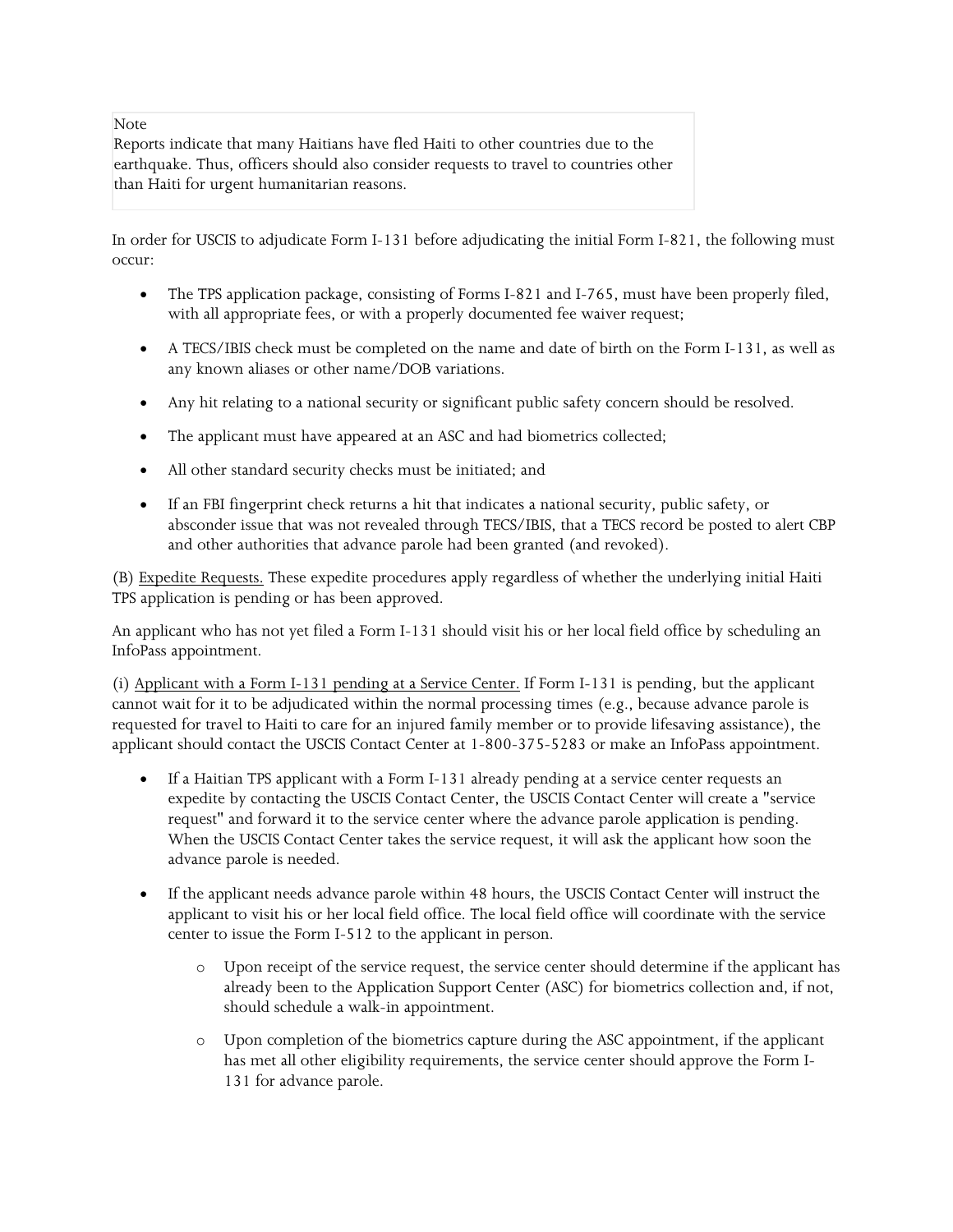- If the applicant does not require the advance parole within 48 hours, the service center will mail the Form I-512 to the applicant.
- • If the applicant requires the advance parole within 48 hours, the service center will coordinate with the appropriate field office for in-person delivery of the Form I-512.
- The field office should immediately issue a locally created Form I-512 advance parole document to the applicant valid for multiple entries, but only for 90 days.
- • When providing the Form I-512 to the applicant, the field office ISO will also point out the missing important notices, such as a Request for Evidence (RFE), and that failure to respond timely warning section regarding unlawful presence and warn the applicant that he or she could risk to an RFE could result in denial for lack of prosecution.

 the field office should notify the service center responsible for the applicant's Form I-131 of the expedite (ii) Applicant Has Not Yet Filed a Form I-131. If the applicant does not have an advance parole application pending at a service center, the field office should schedule a same-day, walk-in appointment. In addition, request.

- Applicants without a pending advance parole application should attempt to schedule an InfoPass appointment at their local field office whenever possible.
- The field office will instruct the applicant to complete and submit a Form I-131 with appropriate fee.
- • The local office should determine if the applicant has already been to the ASC for biometrics collection and, if not, should schedule a same-day, walk-in appointment.
- When the applicant returns from the ASC, the field office will make a decision on Form I-131.
- When providing the Form I-512 to the applicant, the field office ISO will also point out the • If the field office approves Form I-131, it will immediately issue a locally-created Form I-512. warnings section on the Form I-512 document regarding unlawful presence and warn the applicant that, while on travel, he or she could risk missing important notices, such as an RFE, which could result in a denial for lack of prosecution.
- After providing the Form I-131 to the applicant, the field office should forward the Form I-131 application in a work or T-file to the appropriate service center for data entry and interfiling with the TPS application.

 with an advance parole application pending at a service center makes an InfoPass appointment at a field (iii) Applicant with a Form I-131 Pending at a Service Center Who Contacts a Field Office. If an applicant office instead of, or in addition to, calling the field office, the field office and service center, working in coordination, should:

- Determine whether the applicant has been scheduled for a biometrics appointment and appeared at an ASC. If not, the field office should schedule a same-day, walk-in ASC appointment.
- Once the applicant has completed the biometrics collection process, the service center should adjudicate the Form I-131.
- adjudicator will suppress issuance of the Form I-512 and notify the field office to produce the • If the service center determines that the applicant is eligible for advance parole, the service center Form I-512 locally and provide it to the applicant in person.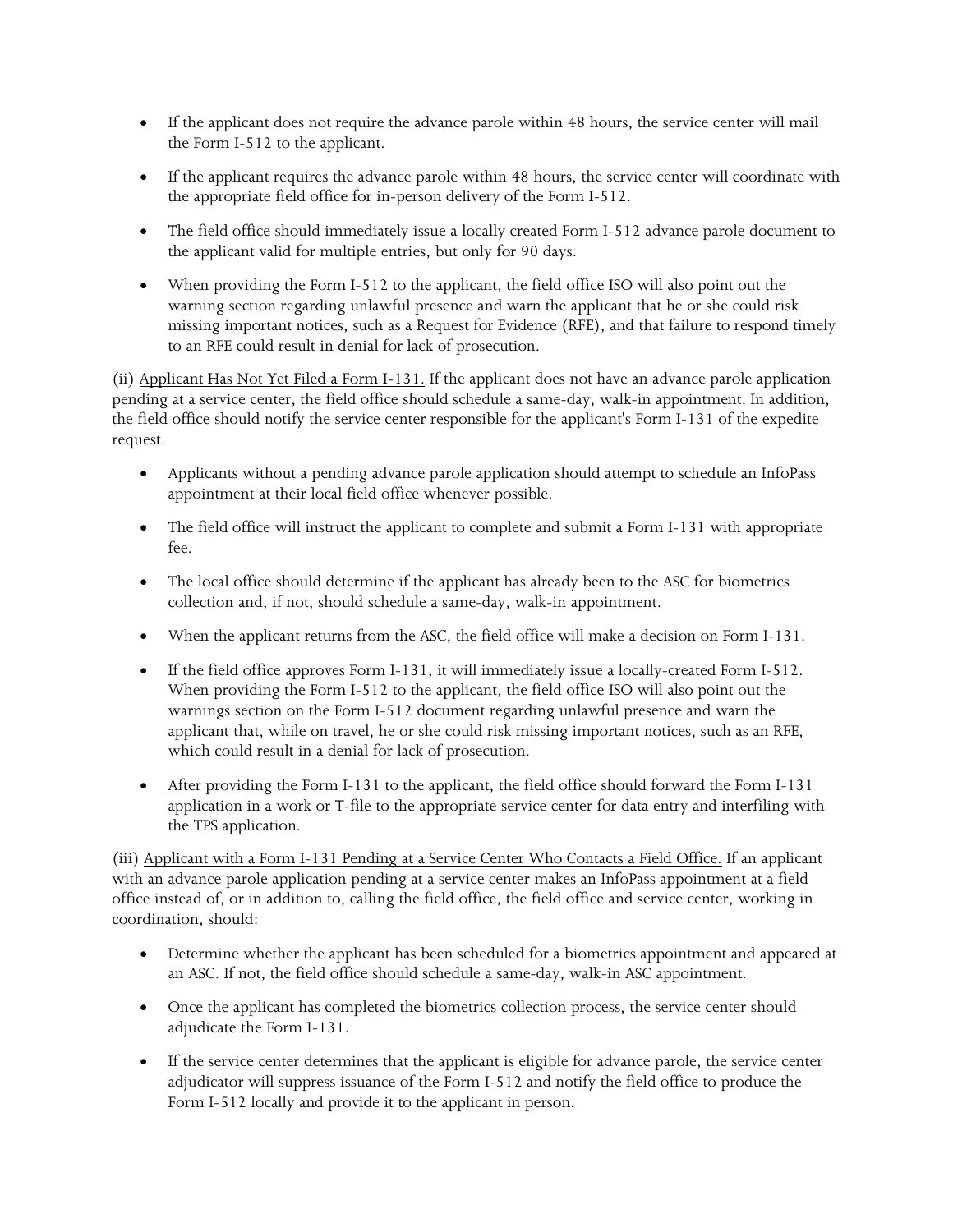document regarding unlawful presence and warn the applicant that, while on travel, he or she could risk missing important notices, such as an RFE, which could result in a denial for lack of • The field office will immediately issue a locally-created Form I-512. When providing the Form I-512 to the applicant, the field office ISO will also point out the warning section on the Form I-512 prosecution.

(iv) Expedite Decision. The Form I-131 is a discretionary determination, so the officer should consider all evidence presented and make a judgment based on the totality of the circumstances for each case. Please see the USCIS website at <www.USCIS.gov> for expedite criteria.

(C) Adjudicative Delays. If advance parole has been approved before the adjudication of the initial Form I-821, there may be obstacles in the adjudication of the underlying TPS application.

- • If the applicant has been issued advance parole and has left the United States while the initial TPS application is pending and not returned, he or she may not be able to respond to a request for evidence (RFE) in a timely manner.
- • If the applicant does not respond to an RFE in a timely manner, then the officer should deny the TPS application based on a lack of prosecution.
- • If the applicant returns the denial with evidence showing that he or she could not respond to the documentation addressing the RFE, the officer may consider these facts to be good and sufficient RFE timely due to a temporary absence from the United States based on advance parole and submits cause when evaluating whether to reopen the case on service motion without fee. This decision is based on a case-by-case determination and will depend on the individual circumstances of a case. Evidence that the applicant could not respond timely due to an authorized departure may include copies of the advance parole document and the applicant's transportation documents, e.g., airline tickets.

## Note:

This guidance pertains solely to TPS applications and does not apply to requests to reopen other applications denied based on lack of prosecution.

 (D) Validity Dates. The appropriate validity period of the Form I-512 depends on whether the initial Form I-821 is pending or approved at the time Form I-512 is issued:

- decision on the applicant's Form I-131, then the I-512 Advance Parole Document will have a If the applicant's initial Form I-821 remains pending when the adjudicating office makes a final validity period of 90 days, but may be valid for multiple entries.
- • The applicant should also be advised that if he or she fails to return to the United States within the 90-day period, not only does he or she risk being denied entry at the port, but his or her TPS application may also be denied for failure to maintain continuous residence and presence in the United States.
- of the TPS designation, whichever is less. The advance parole document may be issued valid for • If the applicant's initial Form I-821 is approved when the officer makes a final decision on the applicant's Form I-131, then the Form I-512 will have a validity period of one year or the duration multiple entries.

(E) Effect of Travel on TPS Eligibility.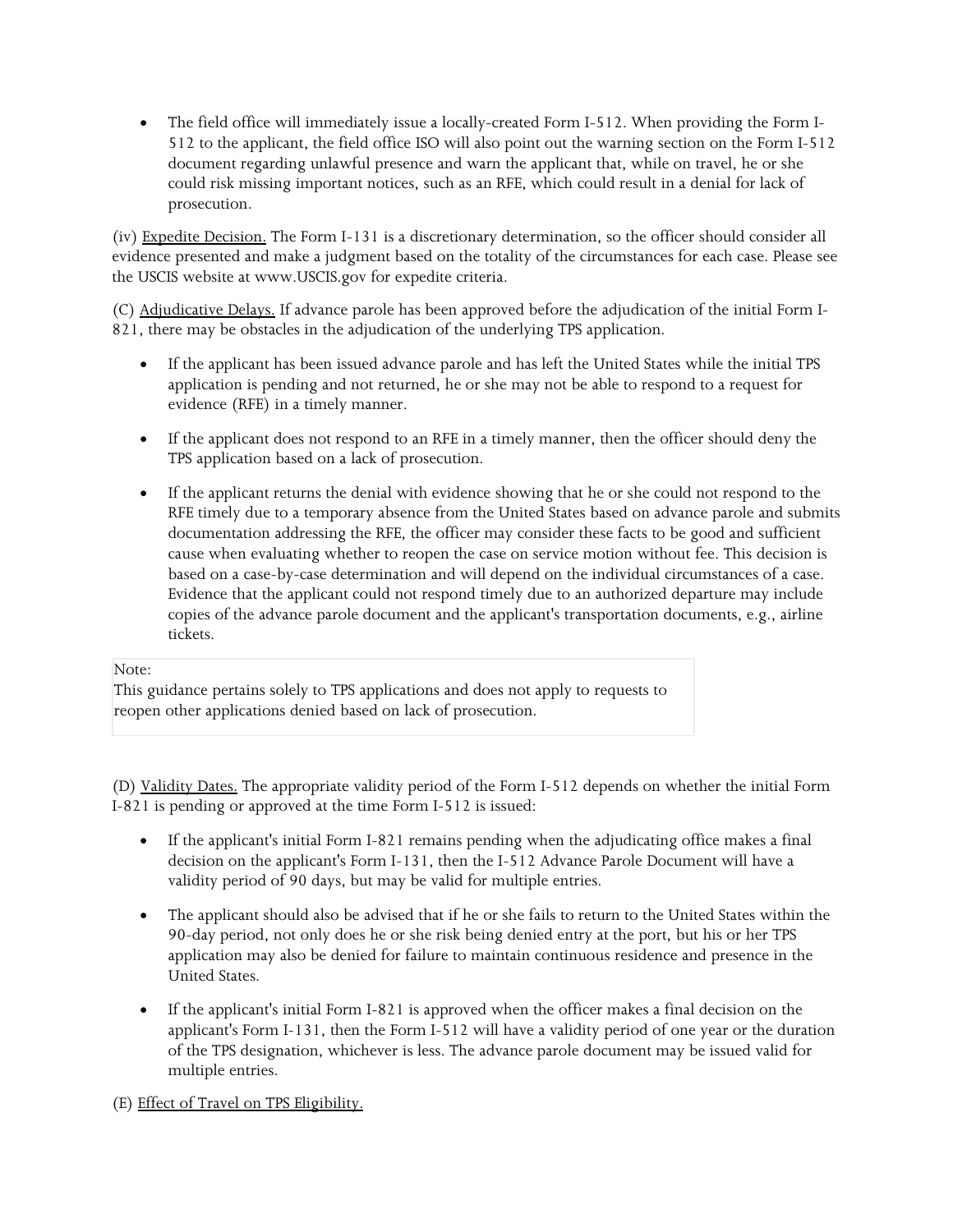unlawful presence grounds of inadmissibility under sections  $212(a)(9)(B)$  or  $212(a)(9)(C)$  of the INA, depending on how much unlawful presence accrued before the departure. However, the fact that the unlawful presence grounds of inadmissibility may have been triggered does not affect the individual's (i) Triggering Inadmissibilities. An individual who departs the United States based on advance parole granted by USCIS while his or her TPS application is pending, or after it has been approved, may trigger the eligibility (or continued eligibility) for TPS.

 Under section 244(a)(5) of the Act, an individual cannot be denied TPS solely based on his or her the departure, the individual remains eligible for TPS and does not need to apply for a waiver in order to immigration status. Therefore, while a departure based on advance parole for an individual granted TPS will trigger the 3/10 unlawful presence bars, depending on the amount of unlawful presence accrued before register or re-register for TPS.

 before the alien's departure from the United States may result in the withdrawal of TPS or the institution or (ii) Departure from the United States Before Approval of Form I-131. Failure to obtain advance parole re-calendaring of deportation or exclusion proceedings. See 8 CFR 244.15(b).

(iii) Brief, Casual, and Innocent Absences. Under certain circumstances, an alien's brief, casual and innocent absence might not adversely affect his application for TPS:

- For purposes of establishing TPS eligibility, an alien shall not be considered to have failed to maintain continuous physical presence or residence in the United States by virtue of brief, casual, and innocent absences from the United States as defined by 8 CFR 244.1.
- • Continuous residence is also not defeated where the brief, temporary trip abroad was due merely to emergency or extenuating circumstances outside the control of the alien. See section  $244(c)(4)$  of the INA; 8 CFR 244.1.
- • For adjudicative purposes, a "brief, casual, and innocent" absence means a departure that satisfies the following criteria:
	- o The departure must be short;
	- $\circ$  The absence must have been reasonably calculated to accomplish the intended purpose(s);
	- $\circ$  The purpose(s) of the absence and the actions taken by the applicant while out of the United States must not have been contrary to law; and
	- voluntary departure, or an administrative grant of voluntary departure. o The absence must not have been the result of an order of deportation (removal) or
- should not deny TPS on the basis that the applicant has failed to meet the continuous presence or • Where USCIS has granted advance parole for 90 days to a pending TPS applicant and that applicant returns to the United States within the 90-day period authorized on his or her Form I-512, officers continuous residence requirements.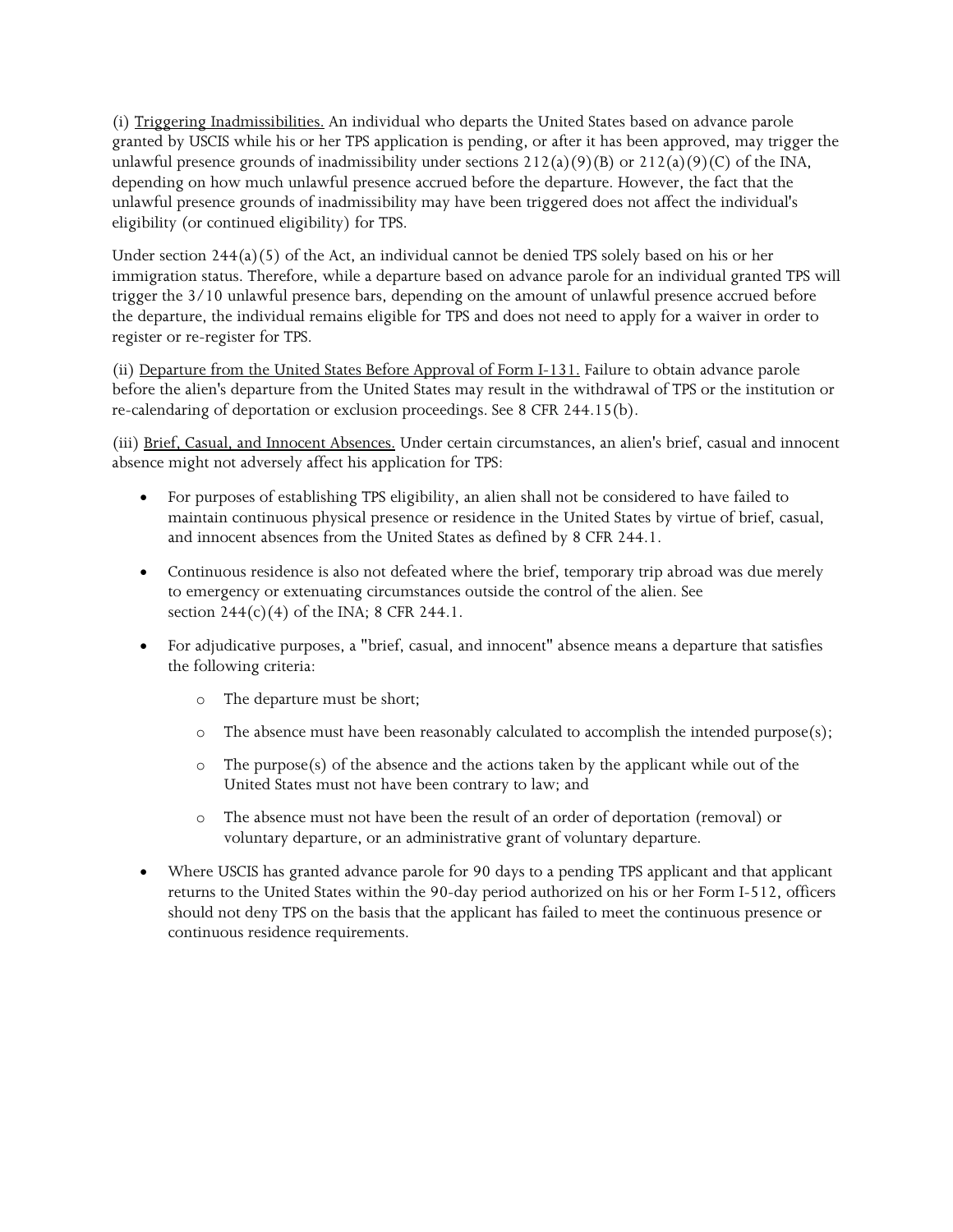## **38.2 Deferred Enforced Departure.**

# (a) Historical Background .

 conduct foreign relations and has no statutory basis. (Because DED is not a statutory provision under the for nationals of a particular country through either an Executive Order or a Presidentia l Memorandum. Deferred Enforced Departure (DED) is a temporary, discretionary, administrative stay of removal granted to aliens from designated countries. Unlike TPS, DED emanates from the President's constitutional powers to Immigration and Nationality Act it is not considered an immigration status.) The President designates DED

 DED was first used in 1990 and has been used a total of five times. Most recently, nationals of Liberia were designated under DED through September 29, 2002.

 Once the President has signed a memorandum to the Attorney General directing him or her to extend the grant of DED status to nationals of a designated country in the United States, these individuals are then eligible for DED-related employment authorization.

#### Note:

 1960 until 1990, was used by the Attorney General pursuant to section 103 of the Act. DED, in use since 1990, was formerly known as Extended Voluntary Departure (EVD). EVD, in use from

(b) Effect on Immigration Status .

Eligible nationals in the United States as of the date required by the Federal Register are:

Subject to deferral of deportation or removal for a period specified by the federal register notice;

To be granted employment authorization valid for the same period; and,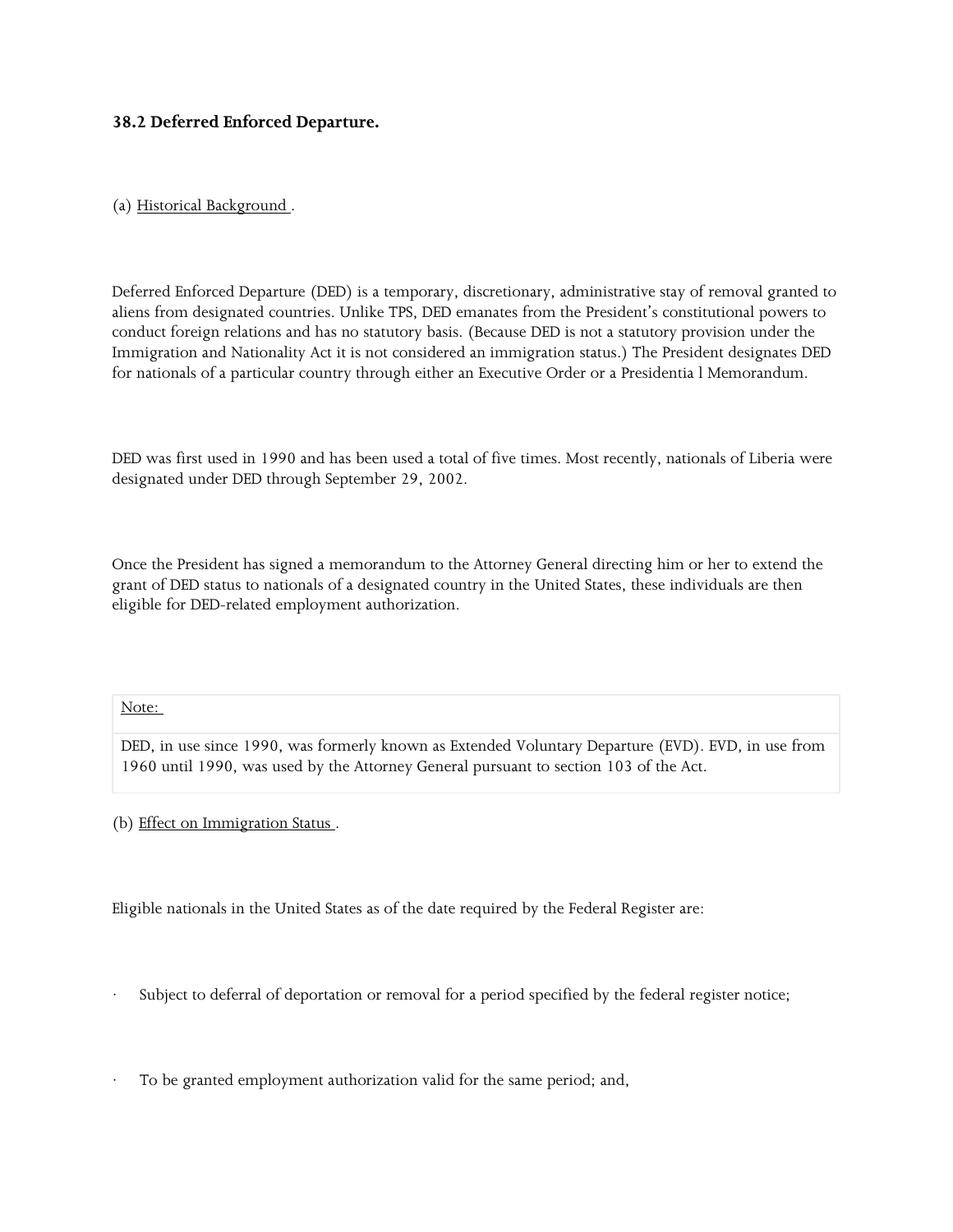In the case of those who are eligible, released from DHS detention.

#### (c) Effect on Asylum Applicants .

 for asylum) must be referred pursuant to 8 CFR § 208.14(c)(1) unless they otherwise have valid status or TPS) or 8 CFR 208.14(c)(3) (valid parole). As a result, asylum officers should refer DED-protected possess no other form of immigration status. DED is not considered to be a status under  $8$  CFR 208.14(c)(2) (applicant who is maintaining valid immigrant, nonimmigrant, or TPS). Therefore, individuals who are covered by DED (and are not eligible parole at the time of decision, described in 8 CFR 208.14(c)(2) (valid immigrant, nonimmigrant status, applicants, as opposed to denying these cases, when they are not eligible for a grant of asylum and they

#### (d) Eligibility .

In general, eligibility requirements and ineligibility bars are set forth in the Presidential designation of DED for each specific group of aliens. For example, the following DED eligibility criteria were set for Liberia:

 In order to be eligible for DED, the alien must demonstrate that he or she is a national who was present in the U.S. by the date required in the Federal Register notice.

DED benefits will not be granted to nationals:

- Who are ineligible for TPS under section  $244(c)(2)(B)$  of the Act;
- Whose removal DHS determines is in the interest of the U.S.;

Whose presence, or activities in the United States, the Secretary of State has reasonable ground to believe would have potentially serious adverse foreign policy consequences for the United States;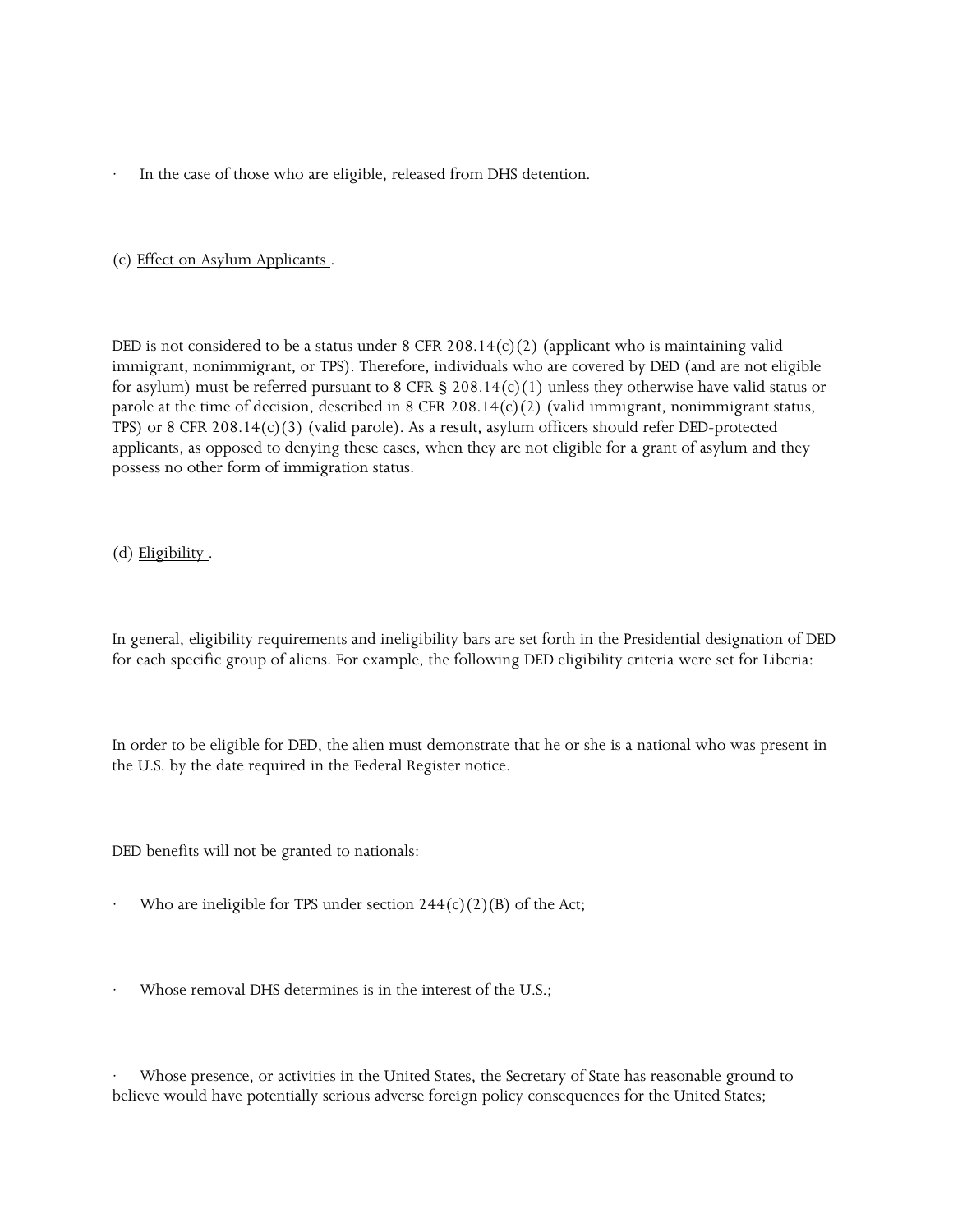Who voluntarily returned to the designated country or his or her country of last habitual residence outside the U.S.;

- Who was deported, excluded, or removed prior to the date in the Federal Register notice; or
- Who is subject to extradition.

 An applicant's eligibility for DED must be determined on the basis of Form I-765 and supporting documentation.

(e) Forms .

 Applicants must file Form I-765 , and Form I-765D, with the District Office or Suboffice that has jurisdiction over the applicant's place of residence.

(f) Fees.

 No fee is required for Form I-765 , when filed for employment authorization as part of the DED program. However, applicants who are required to be fingerprinted, as described below, must submit a fifty (\$50) fingerprinting fee.

 $(g)$  Fingerprints.

Only certain applicants for DED-related employment authorization will need to be fingerprinted.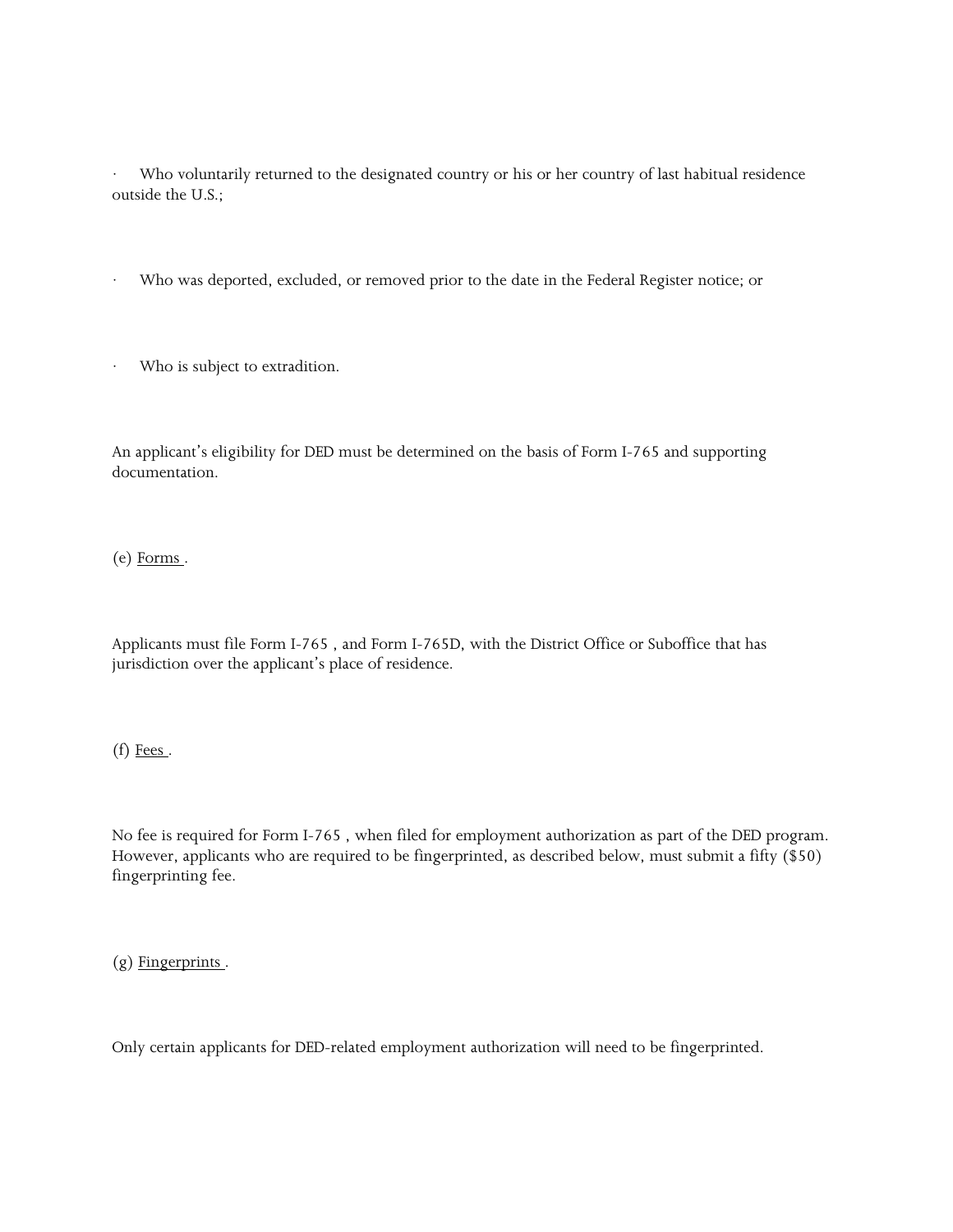(1) Fingerprinting is not required for:

· Applicants renewing DED-related employment authorization who have previous FBI clearance from a prior DED application.

Applicants previously approved for TPS.

 authorization. Form I-765 must be immediately adjudicated, and if approved, the applicant must be issued Applicants who fall into one of these groups shall be considered eligible for DED- related employment an employment authorization document (EAD).

(2) Any other applicant for DED or DED-related employment authorization must be scheduled for fingerprinting at a local ASC. The District Director should not favorably adjudicate the DED or EAD applications until a fingerprint response is received from the FBI.

(h) Adjudication .

 $(1)$  Interview.

 Interviews are optional and at the discretion of local policy. However, it is not anticipated that the majority approval for DED during the past year, or were TPS beneficiaries prior to the DED program. An interview is required for all applicants who do not submit documents, or present only an affidavit to demonstrate of applicants will warrant an interview, as most will be able to demonstrate eligibility based on a previous eligibility.

(2) Decision .